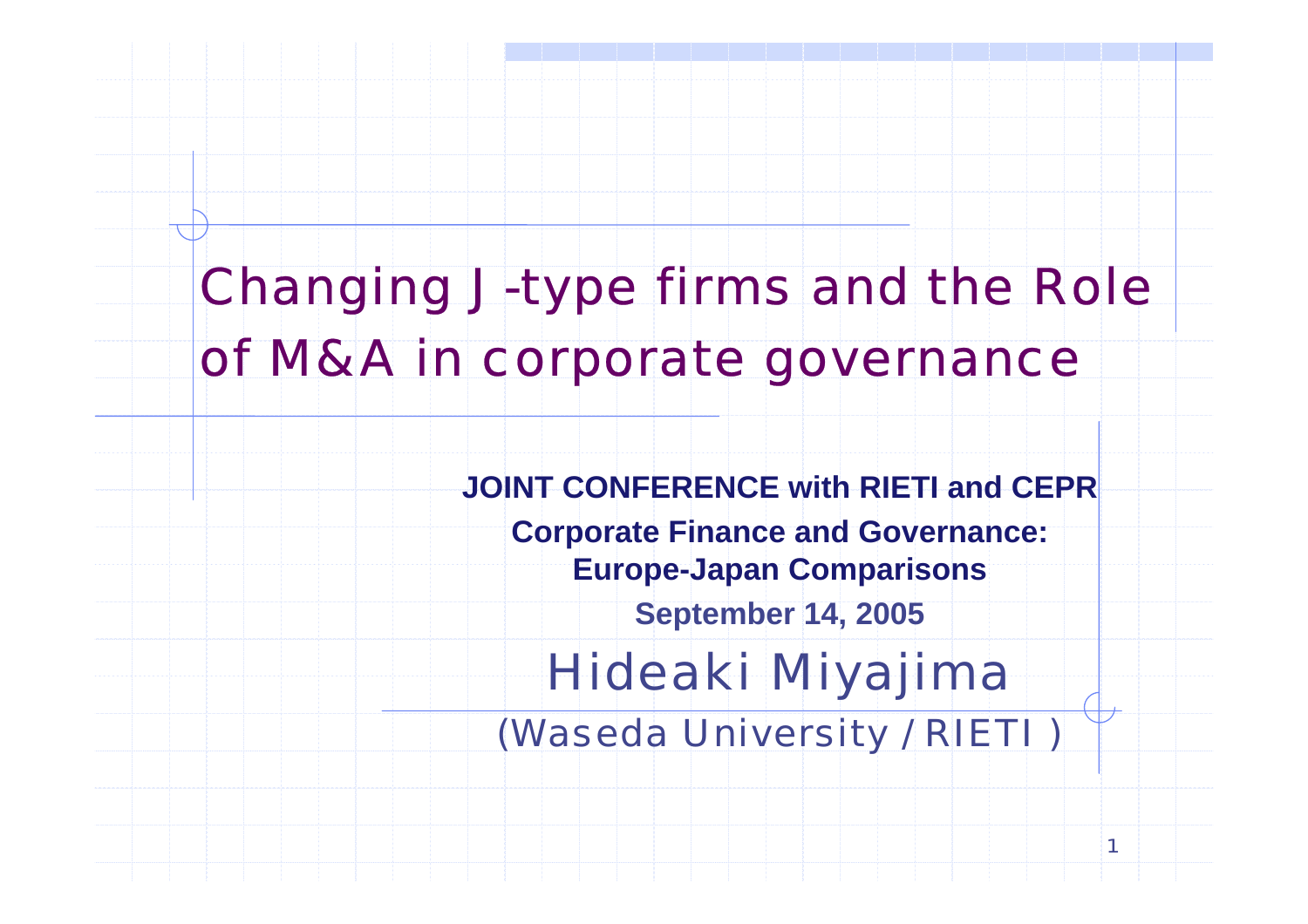## Today's menu

What is going on in Japanese firms in

#### corporate governance?

Overview of recent increase of M&A:

causes and results



 $\bullet$  Implication on current debate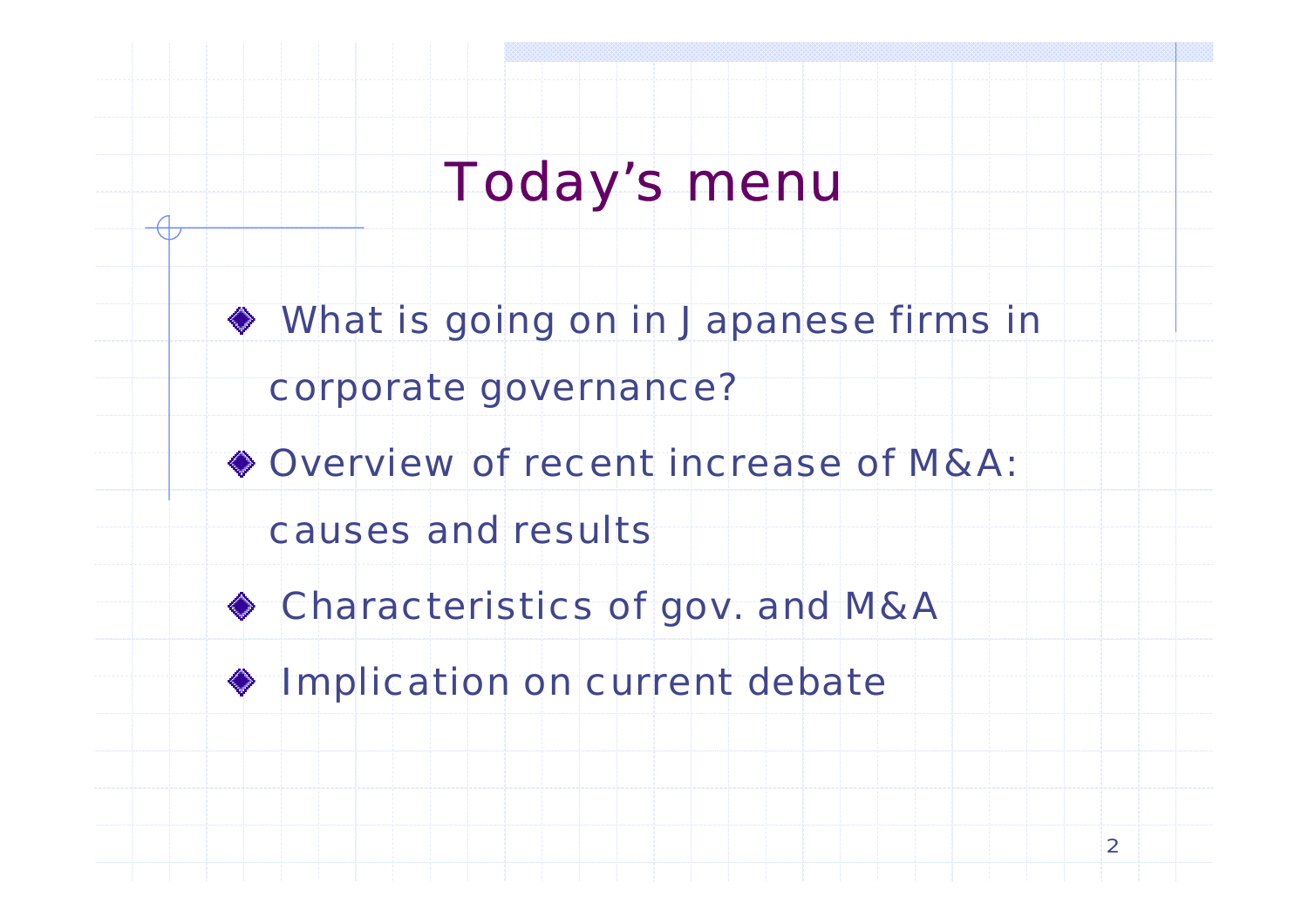# Changing J-type Firms

- Japan as a bank-based, relationship-oriented, network, insider, stakeholder or coordinated model of corporate governance (Aoki 1988, 1994, etc).
- ◆ Contrast to U.S.-UK style of governance, but had competitive strengths historically ◆ Solving asymmentric information problem / long-term management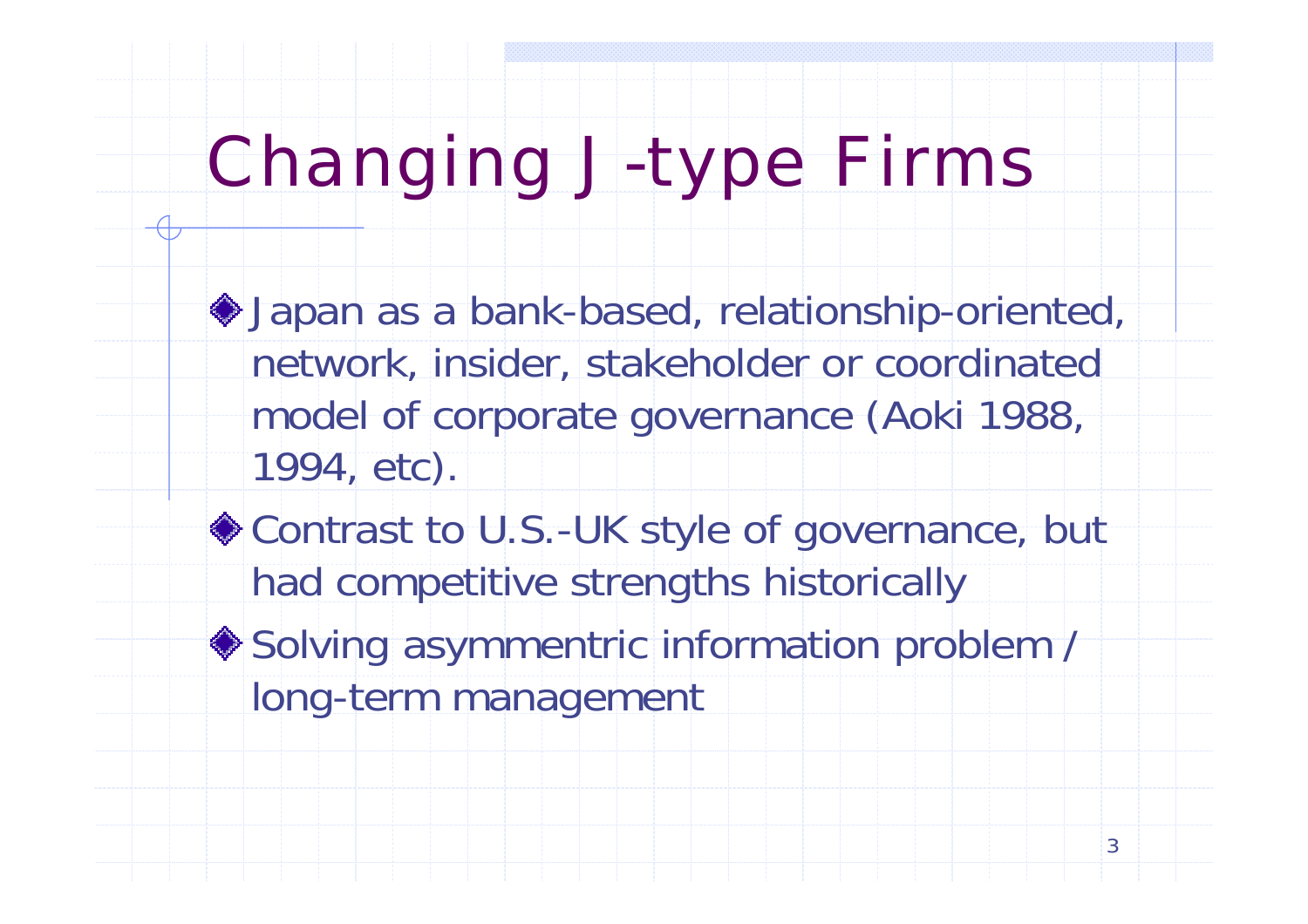### Corporate finance : Main bank

### relations (Arikawa and Miyajima 2005a)

♦ Increasing firms without any debt Decreasing bank dependence, market base corporate finance.

♦ Increasing bank dependence ♦ Increasing main bank concentration (MBR)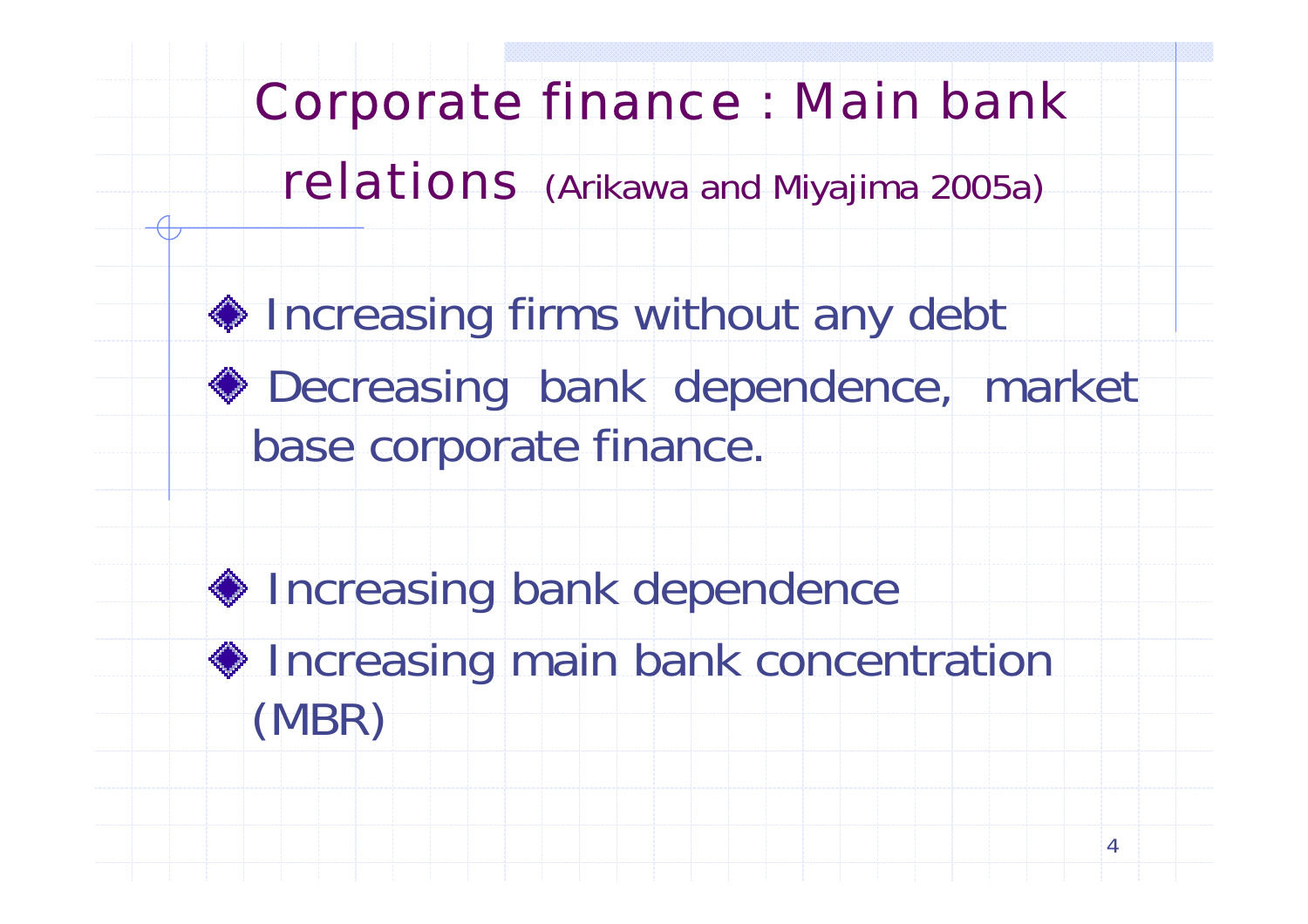#### Figure 1 Distribution of firms by capital composition and numbers-net loss

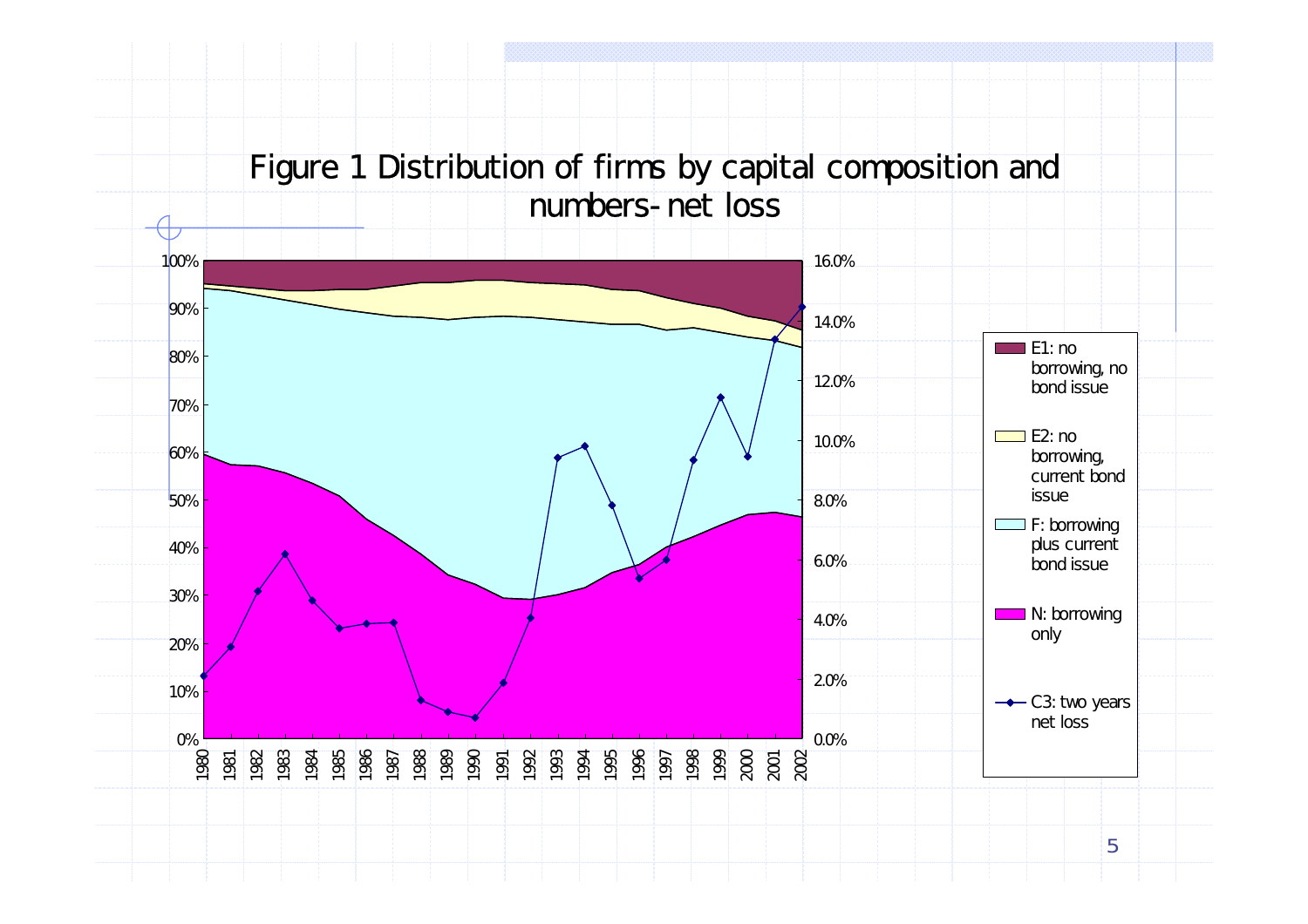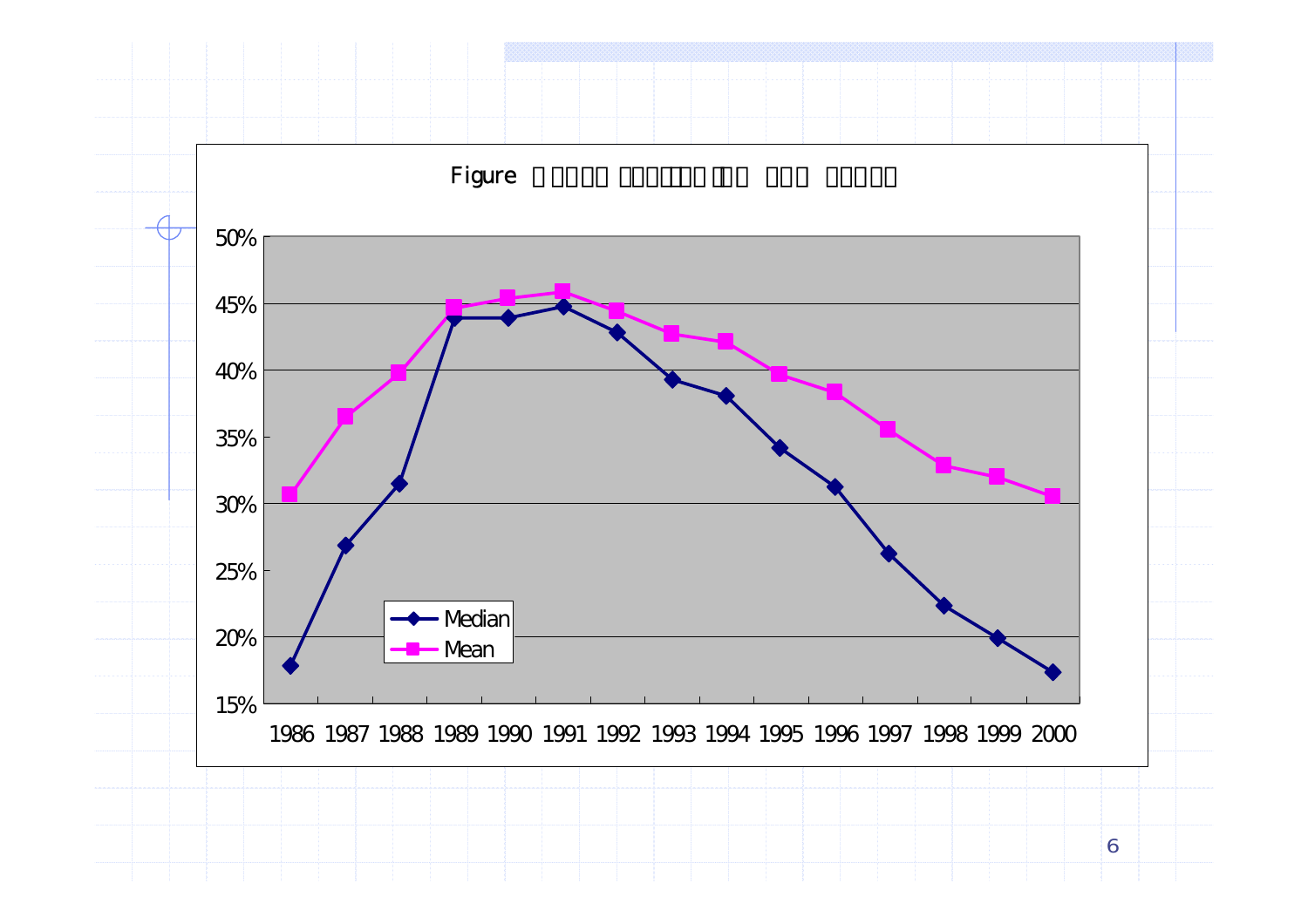## Concentrated main bank loans

|           |                                                     |             | that is identified as having main bar |  |
|-----------|-----------------------------------------------------|-------------|---------------------------------------|--|
|           | The end of MBR= loan from main bank /total<br>asset |             |                                       |  |
| <b>FY</b> | <b>Means</b>                                        | median      | Std.dev                               |  |
| 1987      | 5.43                                                | <b>4.40</b> | 5.20                                  |  |
| 1988      | 5.12                                                | 4.00        | 5.44                                  |  |
| 1989      | 4.57                                                | 3.37        | 4.95                                  |  |
| 1990      | 4.48                                                | <b>3.40</b> | 4.28                                  |  |
| 1991      | 4.63                                                | 3.42        | 4.84                                  |  |
| 1992      | 4.87                                                | 3.68        | 5.21                                  |  |
| 1993      | 5.14                                                | 3.82        | 5.20                                  |  |
| 1994      | 5.23                                                | 3.85        | 5.53                                  |  |
| 1995      | 5.23                                                | 3.77        | 5.72                                  |  |
| 1996      | 5.52                                                | 3.93        | 6.16                                  |  |
| 1997      | 5.95                                                | 4.18        | 6.52                                  |  |
| 1998      | 6.73                                                | <b>4.70</b> | 7.27                                  |  |
| 1999      | 7.02                                                | 4.75        | 8.20                                  |  |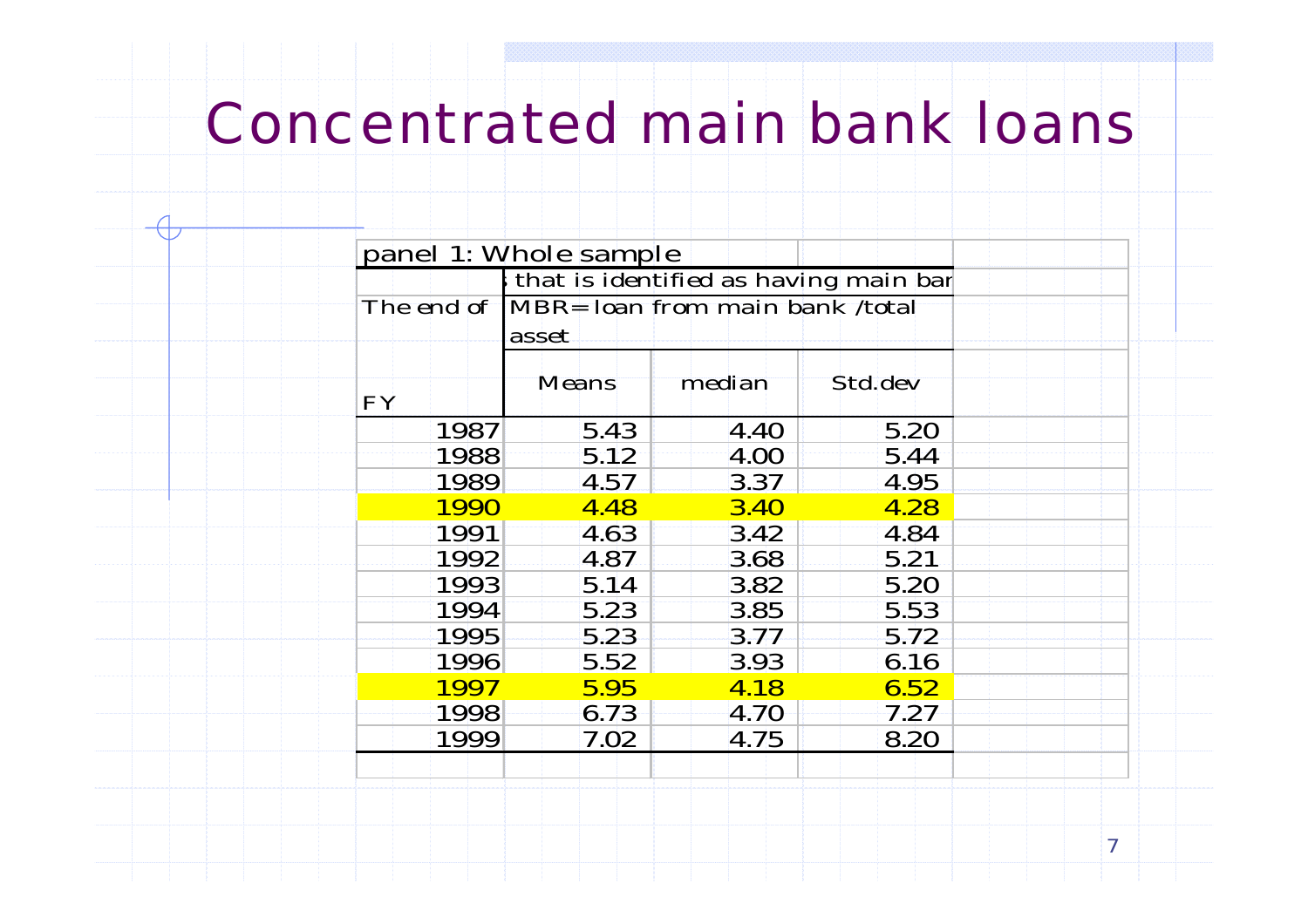Corporate finance : Main bank relations(Arikawa and Miyajima 2005)

The area where main bank played significant role has been shrinking. **Example 30 Discipline of debt no more works, the** rise of free cash problems. ◆ Increasing bank dependence – Non performing problem -- evergreen policy of banks and moral hazard of client

firms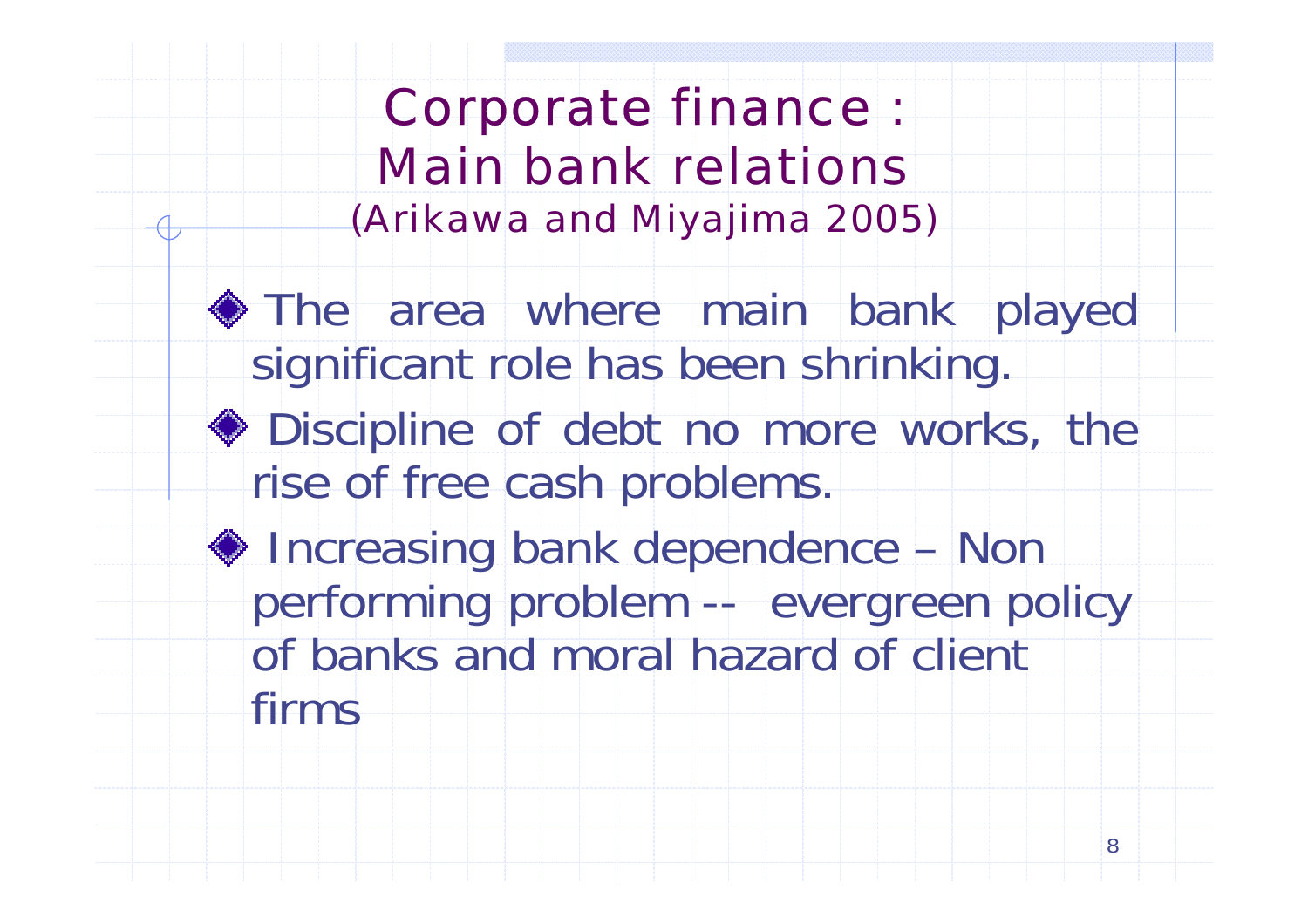## Changing Ownership structure : Dissolving cross shareholding

Recent change: (Miyajima and Kuroki 2005)

- ◆ Rapid dissolving of cross shareholding
- Cross shareholding among non-financial firms = Relatively stable
- Rapid dissolving between bank and firms (driving force)

♦ Increasing foreign investors and individuals

Dissolving did not occur evenly, increasing diversity in ownership structure.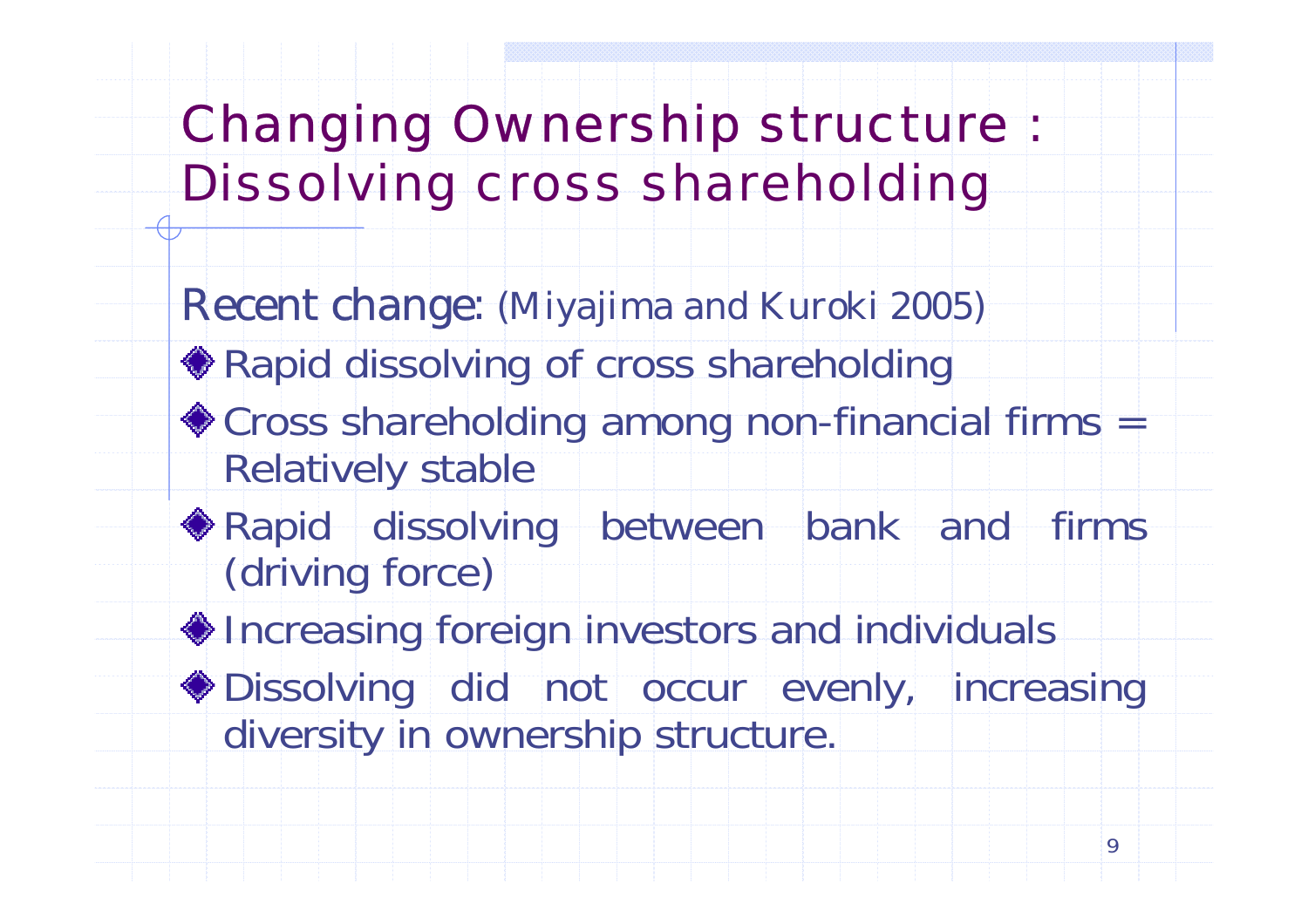## Ownership structure and performance

Positive effects of foreign shareholder, institutional shareholder

Large shareholder (parents companies) = not necessary negative

 $\bullet$  Bank shareholding  $=$  negative to corporate performance (not delegated monitor)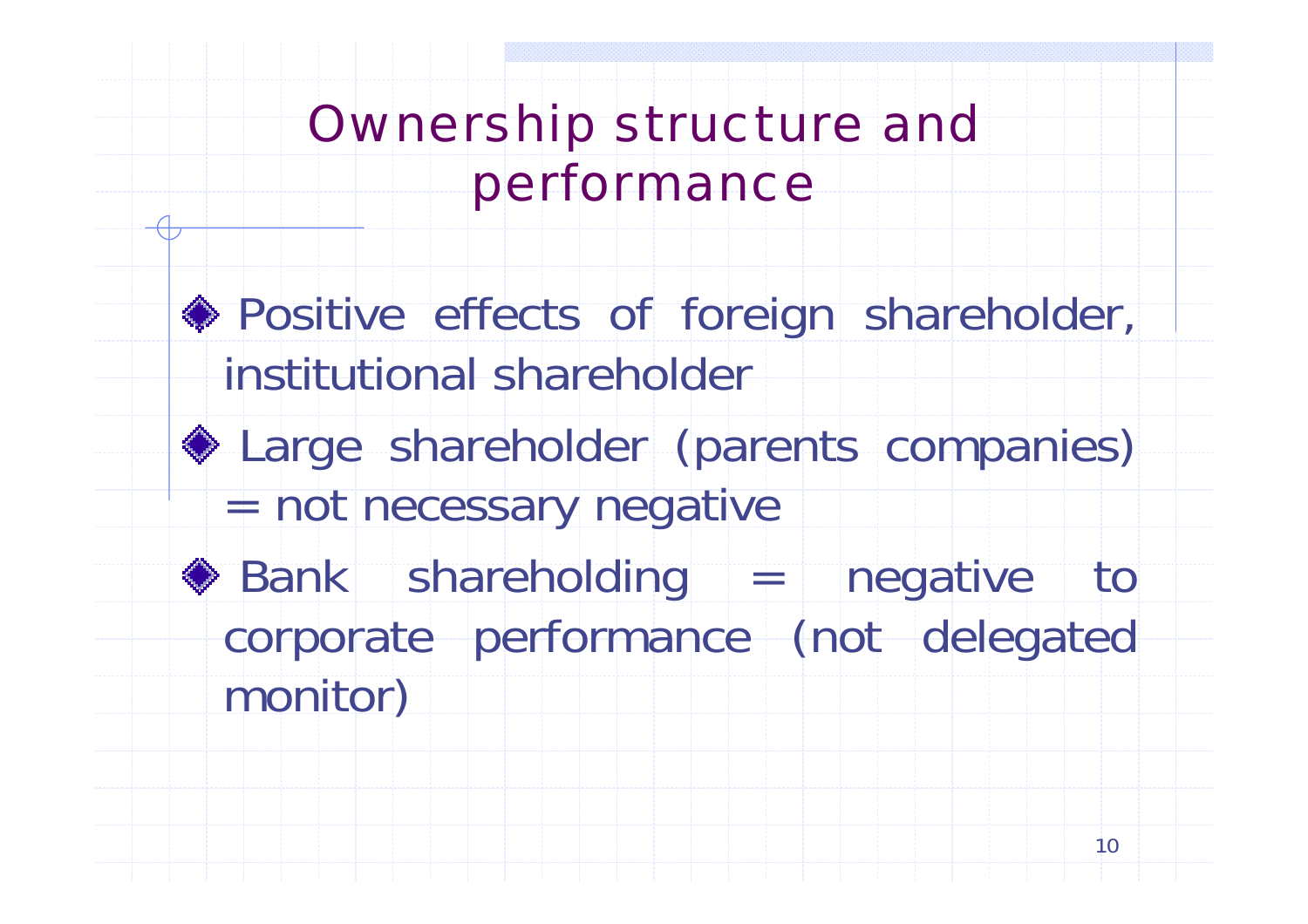## Stable Shareholding and Institutional Shareholding

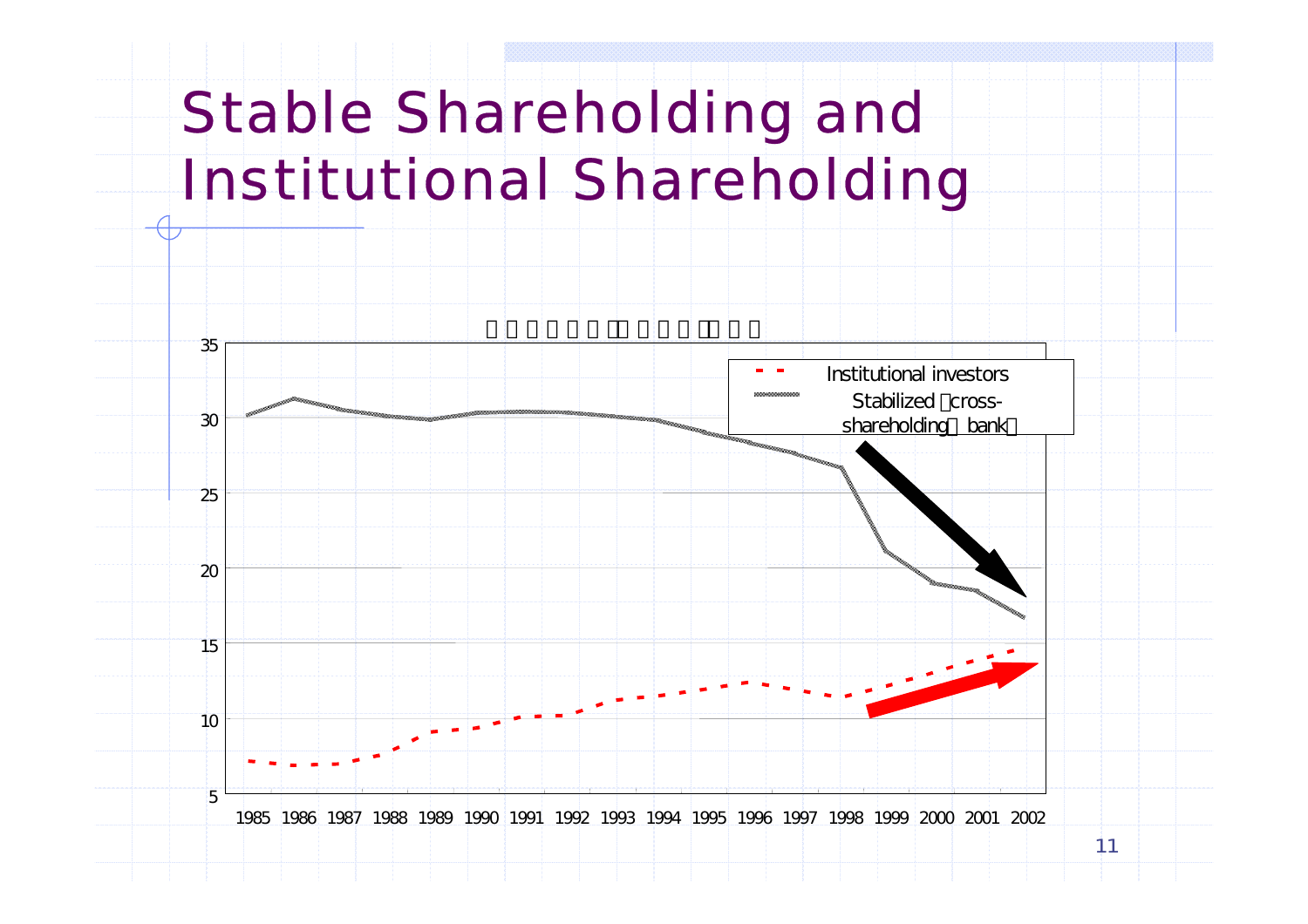## Board Structure and Incentive schemes

### **Changes : Board reforms**

- The separation between monitoring and management
- ◆ Downsizing board of directors
- **◆ Outside directors**
- $\blacklozenge$  The slow of introducing committee system
- $\triangle$  Incentive pay  $-$  the extent of introduction is still low level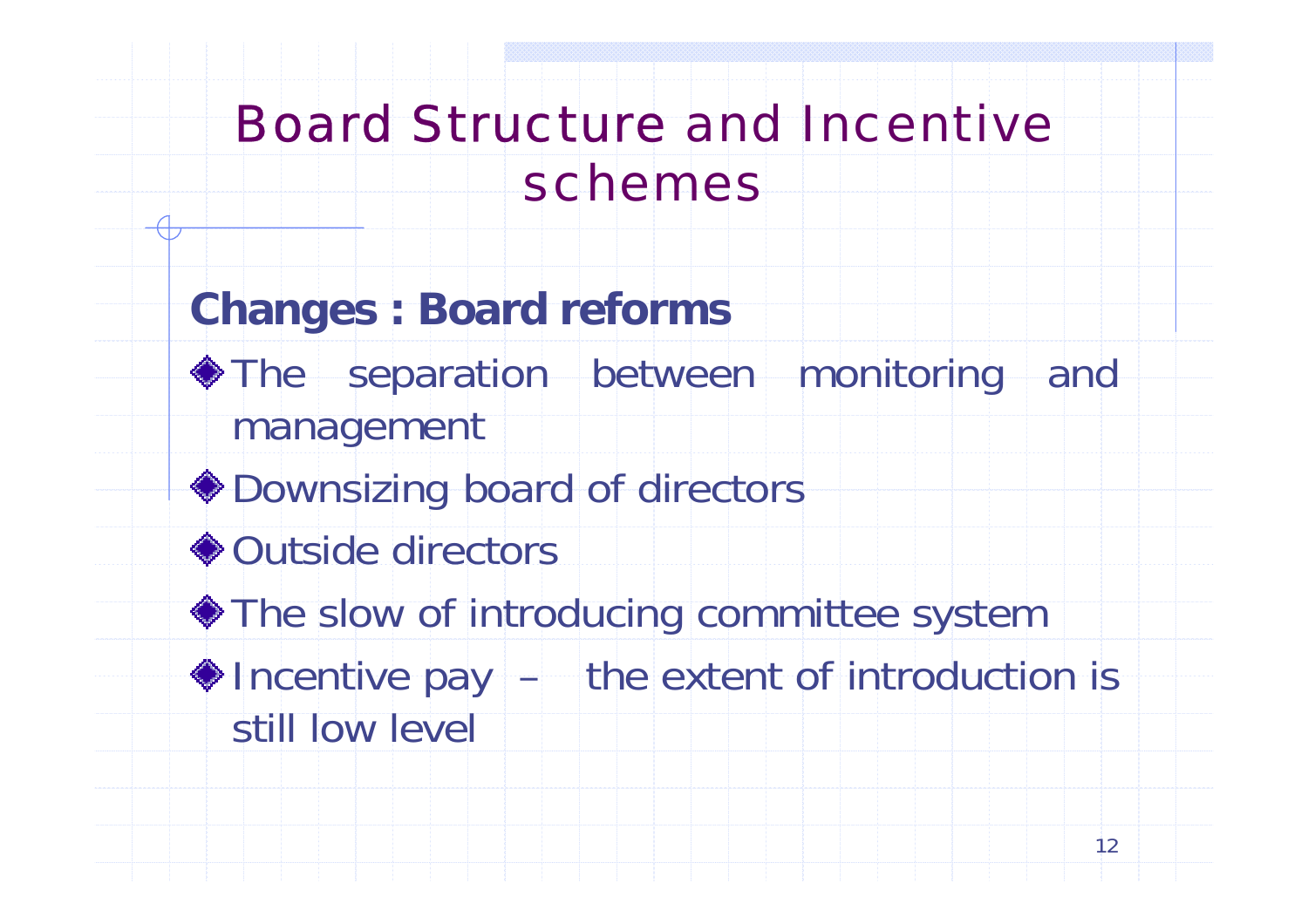### Trends in Corporate Governance Reform (Unit: %)

|                           |                      | Executive officer system |                      | <b>Outside Directors</b> |                      | <b>Stock Options</b>  |
|---------------------------|----------------------|--------------------------|----------------------|--------------------------|----------------------|-----------------------|
|                           | FY 2002<br>846 firms | FY 1999<br>$1145$ firms) | FY 2002<br>863 firms | FY 1999<br>$1138$ firms  | FY 2002<br>864 firms | FY 1999<br>1209 firms |
| Already introduced        | 330                  | 128                      | 35.8                 | $-30.1$                  | 281                  | 9.5                   |
| Plan to intoduce          | 27                   | 23                       | 29                   | 1.1                      | 1.9                  | 22                    |
| Considering introduction  | 25.8                 | 37.4                     | 327                  | 27.3                     | 15.2                 | 25.6                  |
| No intention to introduce | 385                  | 47.5                     | 28.6                 | 41.4                     | 427                  | 43.7                  |
| Source, MoF Surveys.      |                      |                          |                      |                          |                      |                       |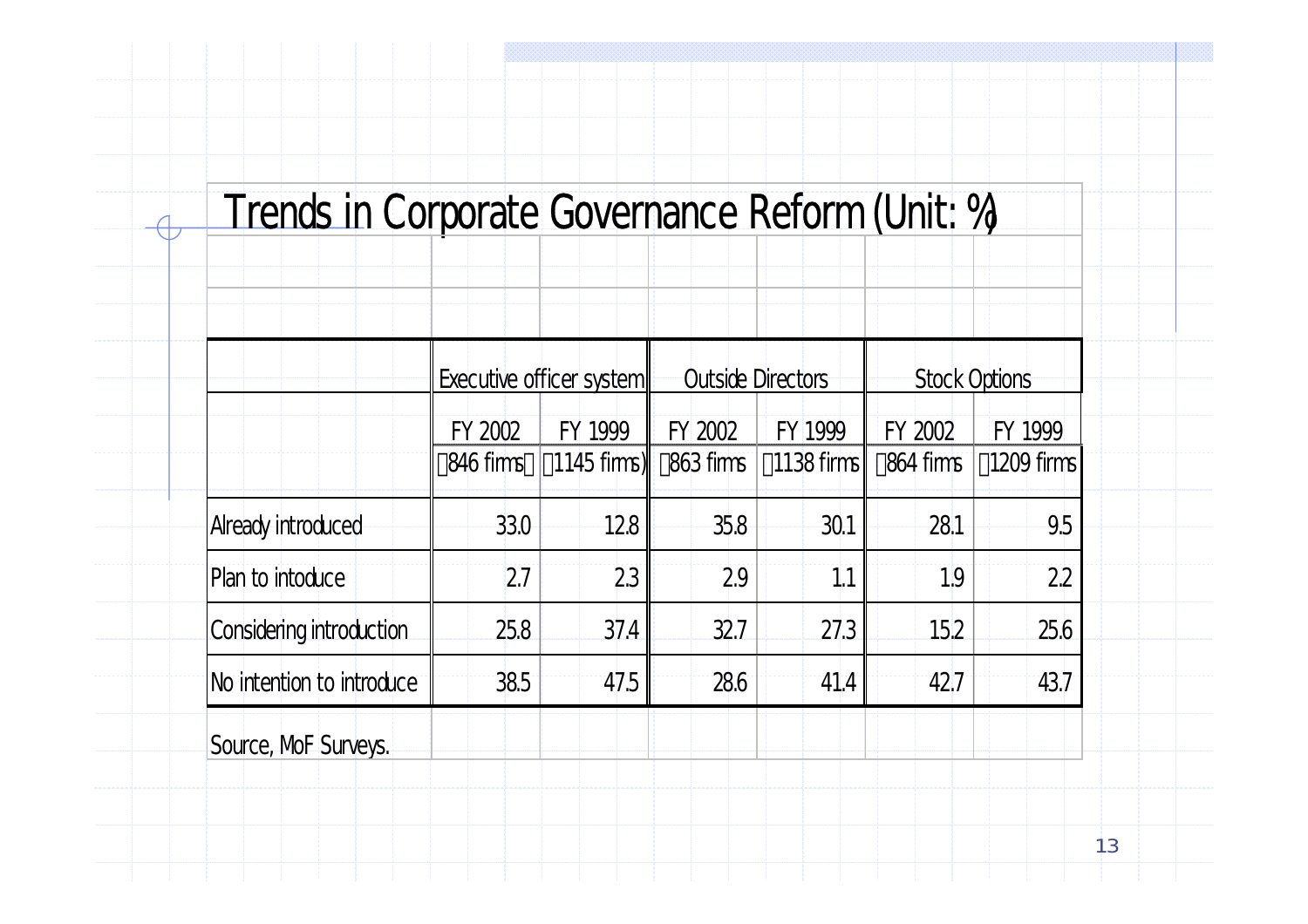## Board Structure and Incentive schemes

Corporate governance reform = positively correlated to firm performance **IR** activities, Downsizing board – high performance

◆ Outside directors, the US type of board – less clear positive effect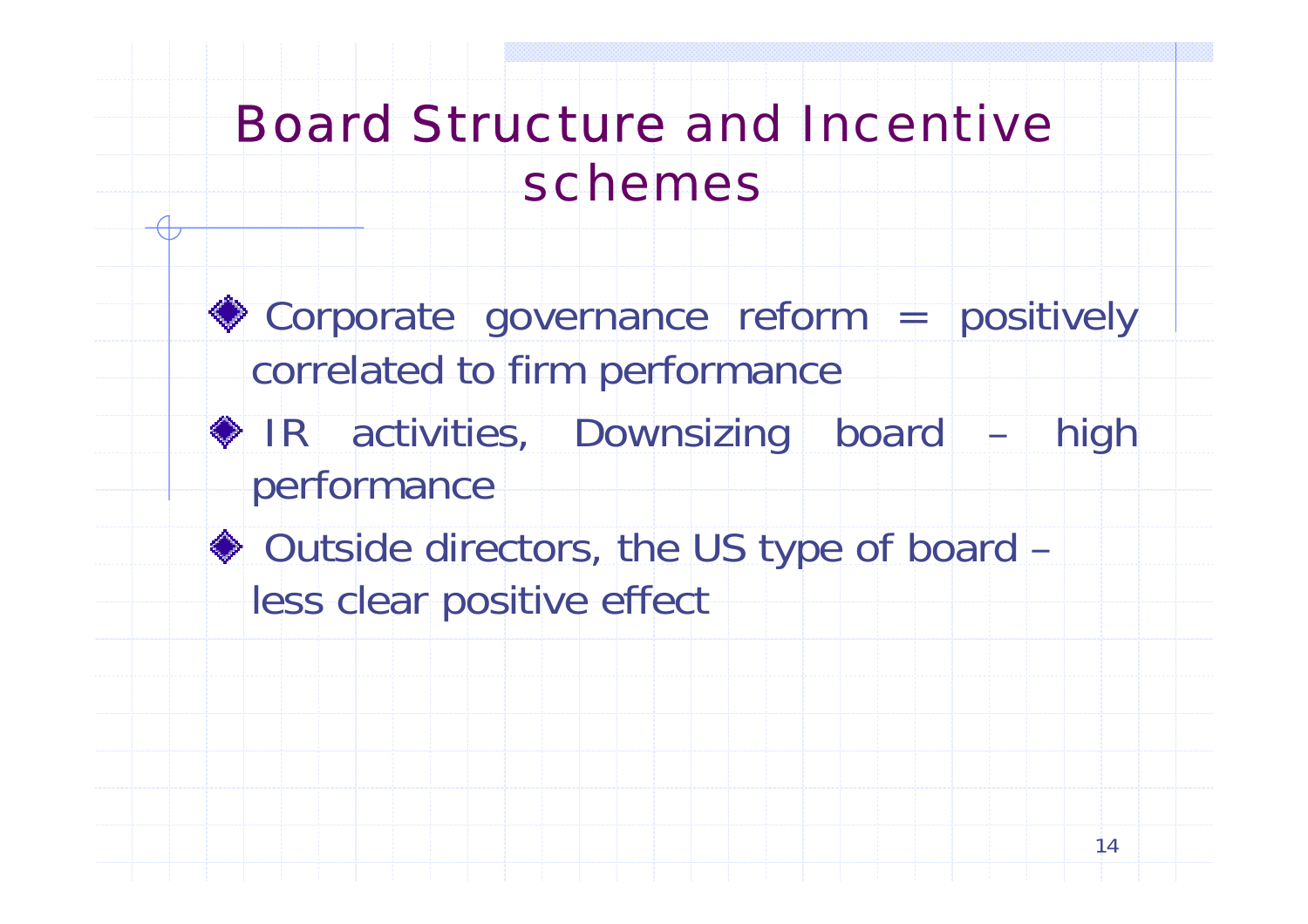### **Comparison of Average Performance by CGS Quintile (Miyajima, Haramura and Inagaki 2003)**

|                | Quintile of          | High   |      |                  |                   | Low              | Testing    |
|----------------|----------------------|--------|------|------------------|-------------------|------------------|------------|
| <b>Index</b>   |                      | $\c1)$ | (2)  | $\left(3\right)$ | $\left( 4\right)$ | $\left(5\right)$ | the gap    |
|                |                      | 2.07   | 1.40 | 1.34             | 1.04              | 1.03             | ***<br>1.0 |
| $\overline{2}$ | Standardized Q       | 0.92   | 0.38 | 0.32             | 0.04              | 0.02             | $0.90***$  |
| 3              | <b>ROA</b>           | 5.01   | 4.17 | 3.38             | 3.15              | 2.75             | $2.26***$  |
|                | 4 Standardized ROA   | 1.39   | 0.99 | 0.18             | $-0.05$           | $-0.43$          | $1.82***$  |
|                | 5 Sales growth ratio | 5.33   | 2.63 | 0.65             | 8.24              | $-1.11$          | $6.45***$  |
|                | Growth ratio of the  |        |      |                  |                   |                  |            |
| $6 \mid$       | $#$ of employees     | 5.78   | 1.27 | 1.79             | 1.14              | $-306$           | 8.84 ***   |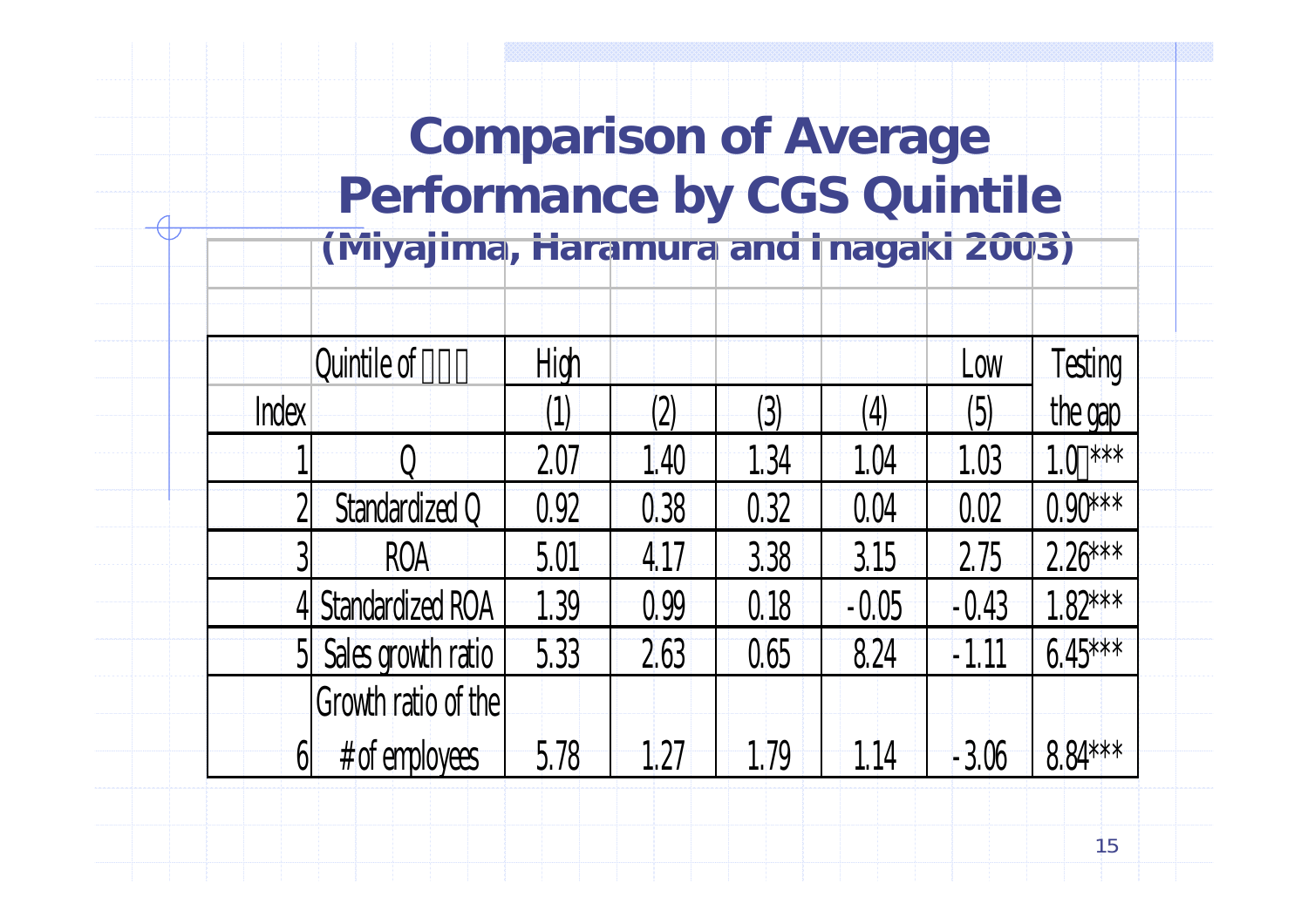# Increasing Diversity

- **J-type firms changed with high diversity, thus no more homogeneous.(Figure )**
- **The relation with outside investor (debt holder and shareholder) converged on the US firms, while internal governance structure (board and incentive scheme) still kept national features.**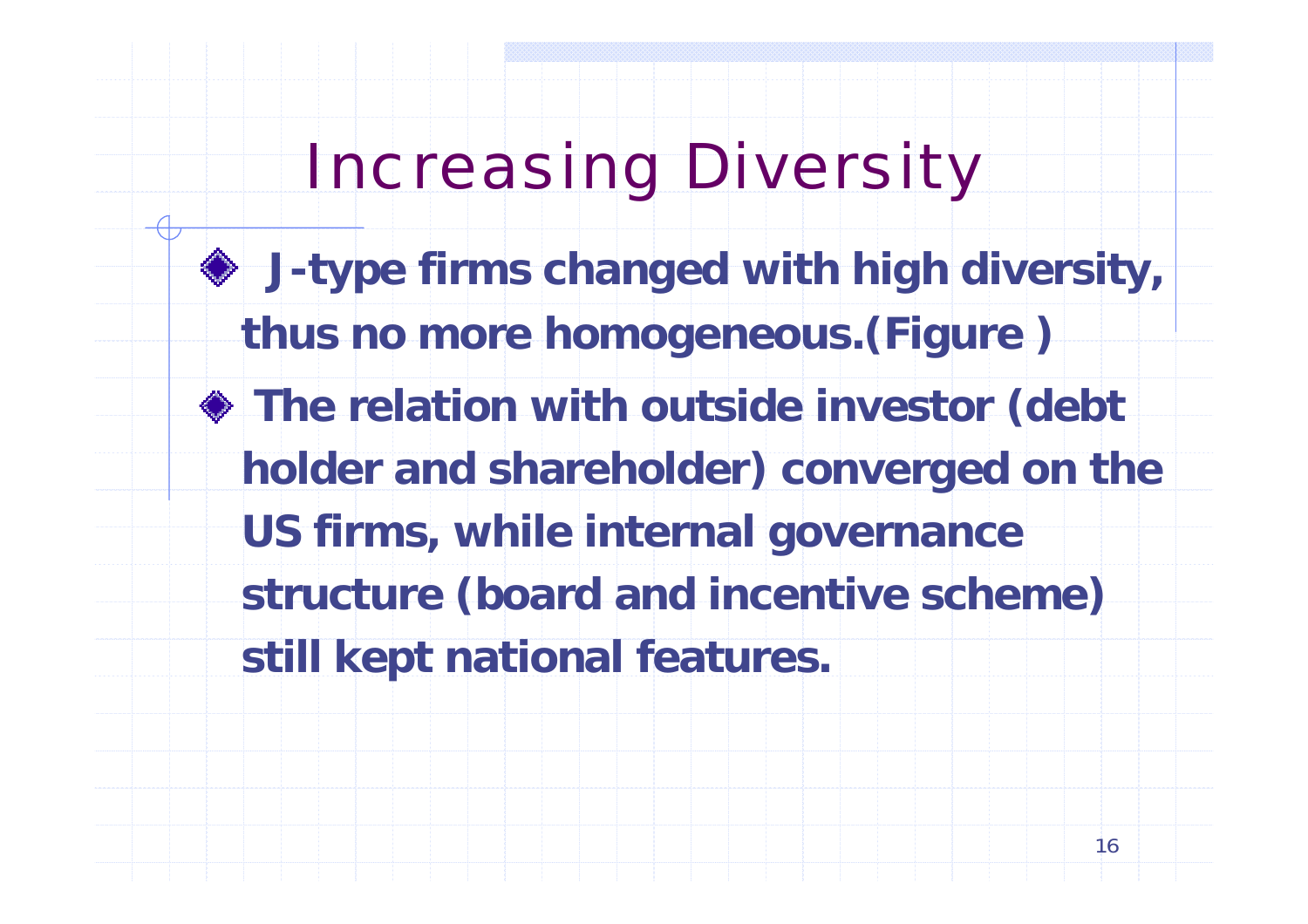#### Corporate Governance Structure

|                                              |                                                           |         | the end of FY 1990 |         | the end of 1995                            |         | the end of 2000 |  |
|----------------------------------------------|-----------------------------------------------------------|---------|--------------------|---------|--------------------------------------------|---------|-----------------|--|
|                                              |                                                           |         | Standard           |         | Standard                                   |         | Standard        |  |
|                                              |                                                           | Average | devation           | Average | devation                                   | Average | devation        |  |
|                                              | <b>Institutional</b>                                      |         |                    |         |                                            |         |                 |  |
|                                              | investor                                                  | 928     | 687                | 11.79   | 852                                        | 1289    | 11.76           |  |
|                                              | Foreign<br>Stabilized                                     | 438     | 6.79               | 780     | 851                                        | 813     | 1013            |  |
|                                              | shareholder                                               | 2535    | 11 19              | 23.71   | 1115                                       | 18.71   | 11.41           |  |
| structure                                    | cross shareholding                                        | 1463    | 852                | 14 07   | 8.41                                       | 1099    | 855             |  |
|                                              | <b>Individuals</b>                                        | 2062    | 8.43               | 22.49   | 1010                                       | 29 18   | 1428            |  |
|                                              | Ten Largest                                               | 4522    | 12.07              | 4386    | 1251                                       | 45 01   | 1398            |  |
|                                              | Debt/Asset                                                | 5157    | 17.77              | 50 00   | 19.49                                      | 49.60   | 2355            |  |
| Debt                                         | Borrow ng from<br>m an bank/total<br>Num ber of directors | 461     | 492                | 529     | 5.77                                       | 702     | 8 2 0           |  |
|                                              | or over<br>Num ber of directors                           | 18.72   | 784                | 17.73   | 766                                        | 1288    | 618             |  |
| Ownership<br>Board<br>composition From Banks | or over                                                   | 894     | 4.75               | 839     | 457                                        | 636     | 3.71            |  |
|                                              | Num ber of anditors<br>Num ber of outside                 | 294     | 0.53               | 386     | 0.53                                       | 381     | 0.55            |  |
|                                              | directors                                                 | 369     | 356                | 393     | 365                                        | 336     | 339             |  |
|                                              |                                                           | 0.69    | 1.40               | 0.62    | 118                                        | 0.48    | 094             |  |
|                                              | From Parents firm s                                       | 109     | 2.46               | 112     | 251                                        | 100     | 225             |  |
|                                              | Number of firms<br>introducing the                        |         |                    |         | 476 film s/1333 film s(the end of FY 2002) |         |                 |  |
|                                              | Stock options                                             |         |                    |         | 333 firm s/1333 firm s (the end of 2002)   |         |                 |  |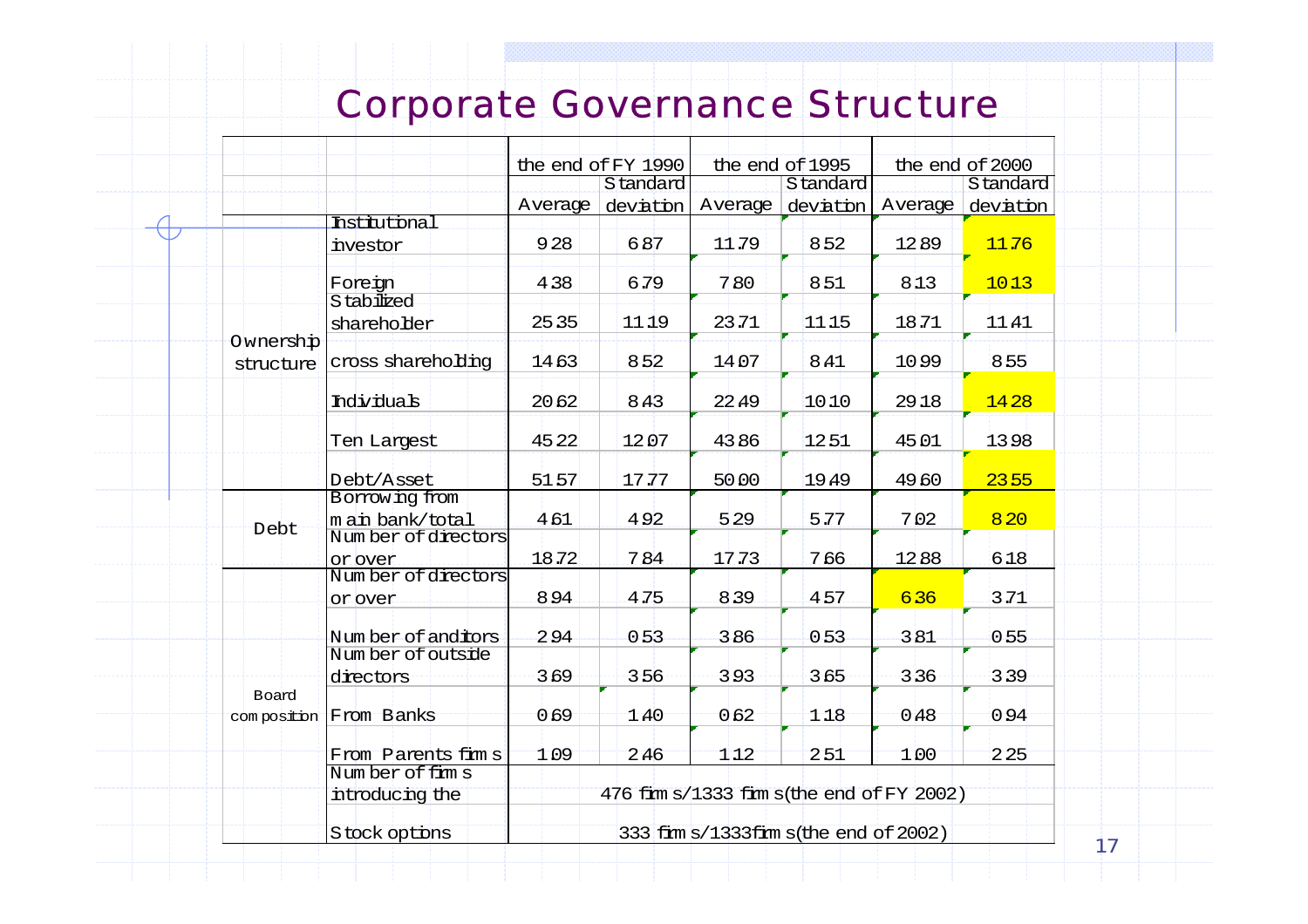## The target of reform

◆ High performance (High Q) firms associated with market finance, high foreign (institutional) ownership and board reforms.

◆ Low performance (Low Q) firms associated with bank finance and cross shareholding, low disclosure level and the delay of board reforms

Target of corporate reforms, less indigenous incentive

◆ M&A is important for low Q firms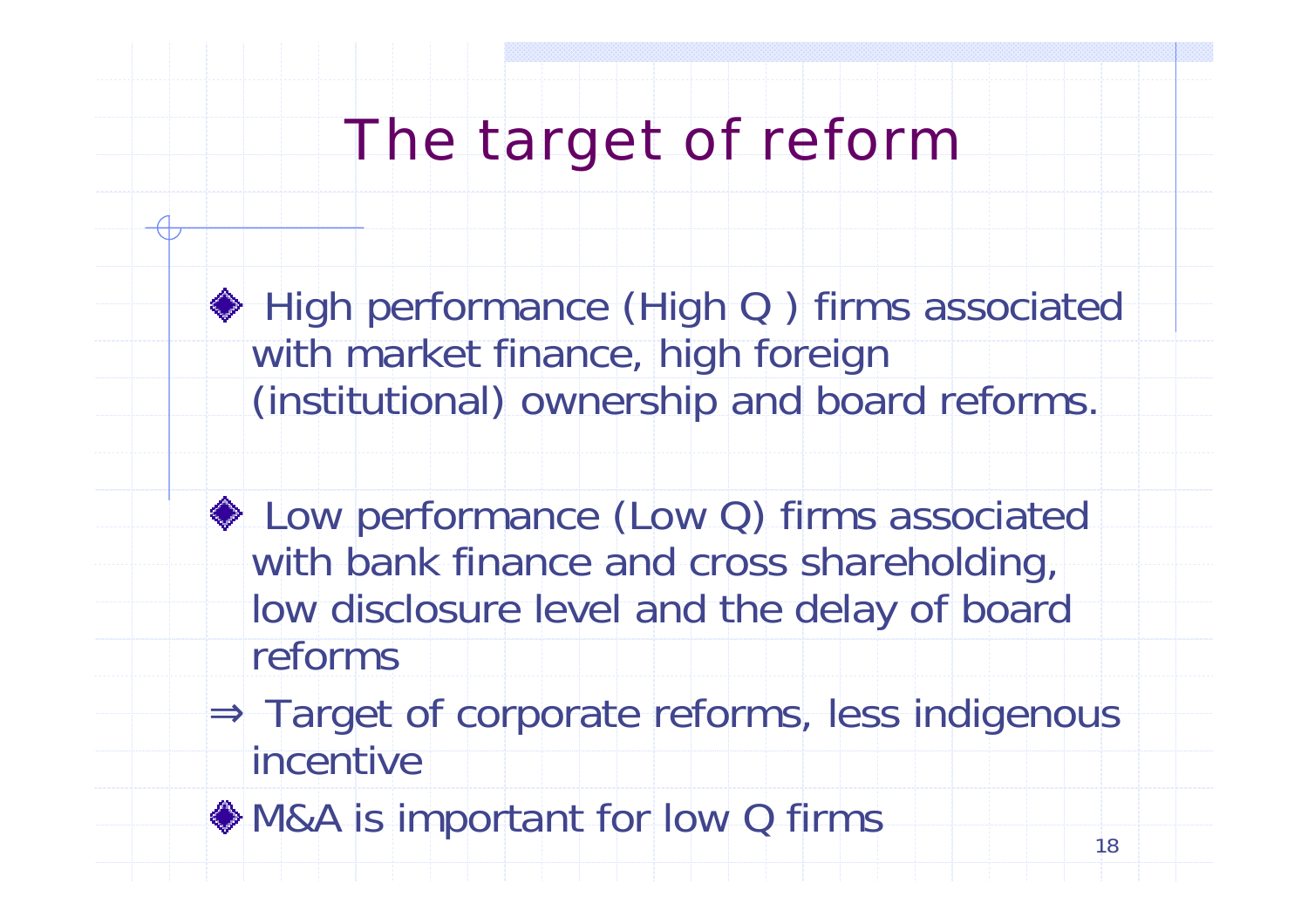### Diversification of J- firm system

**Long term Employment, Seniority wage**

**Insider boards Insider boards**

**Main bank) Main bank) Cross share Cross share**

**Financial Revolution Increasing capital market pressure**)・**Technological revolution**⇒



**Evolution into two types, or variants**

**A-type firm hybrid J-type hybrid**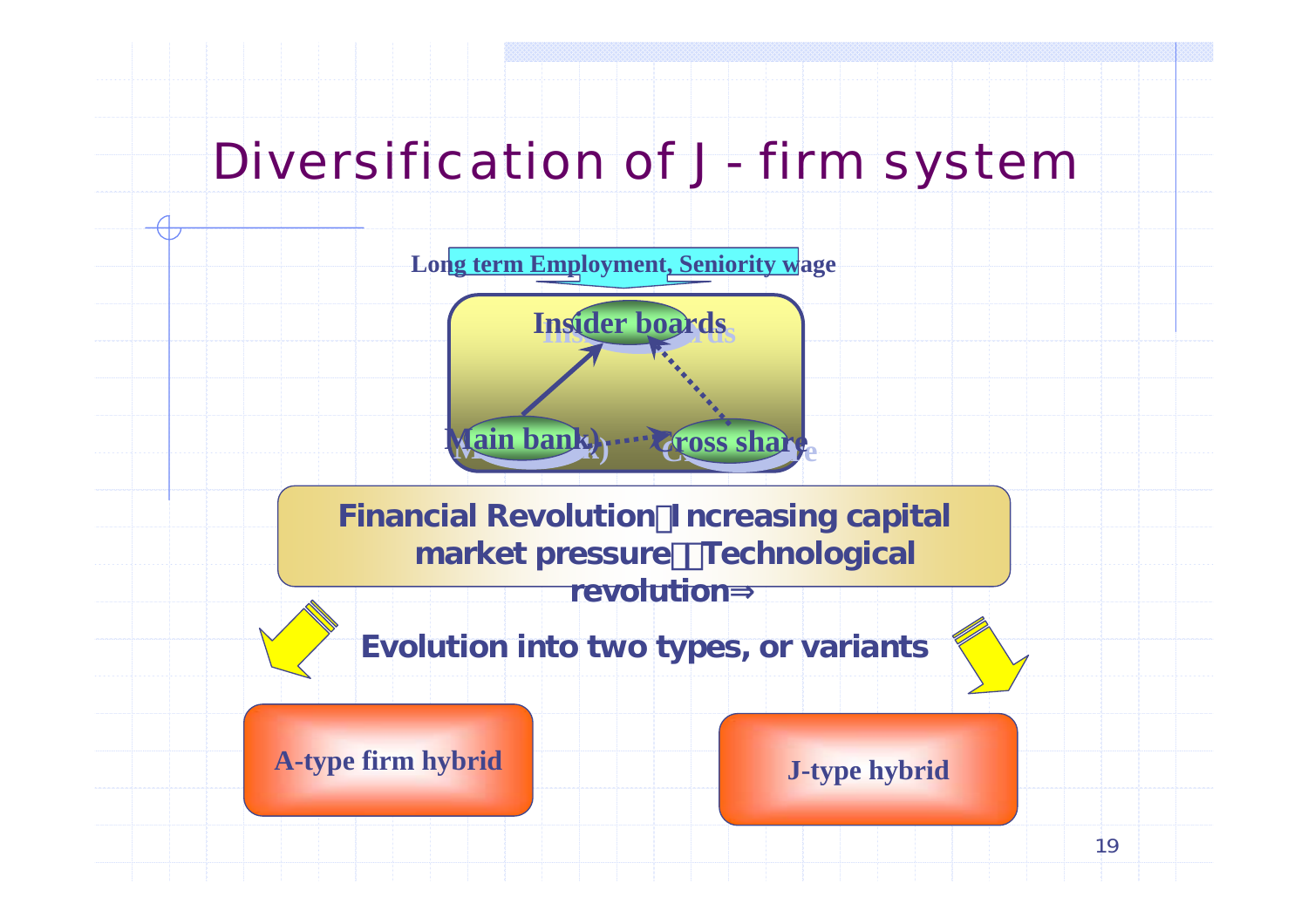## M&A in recent Japan

**Increasing number and volume of M&A :** 1992=400, 97=700, 02=2200 ◆ Large wave of M&A in the post war history. Note: M&A, even hostile takeover, was common in prewar Japan as growth strategy of firms Example cotton spinning, paper, brewer, electricity etc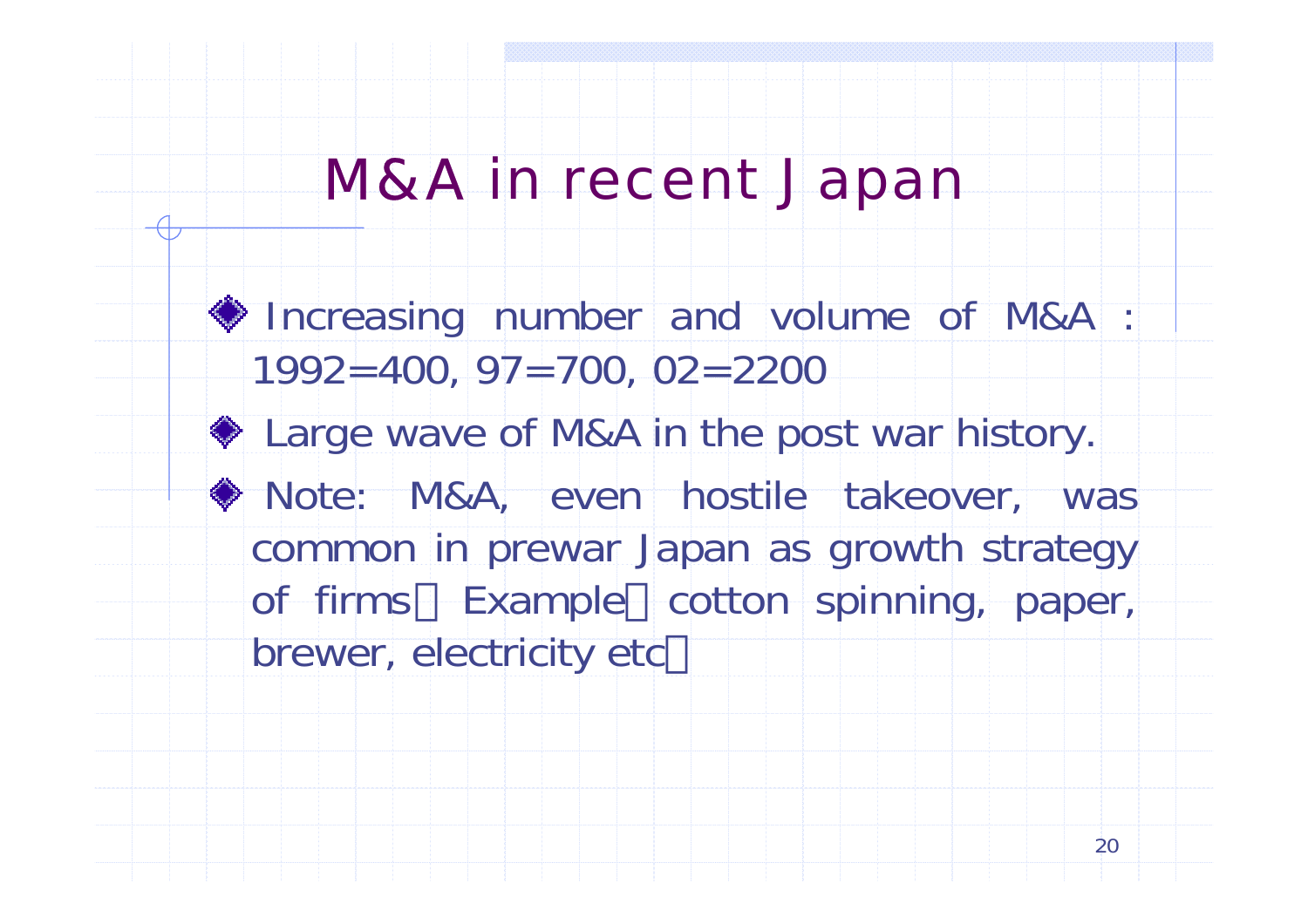# Characteristics

Main areas: Finance, telecommunication, Electrics, Chemicals Top three industries in terms of the number of deals 1.Chemicals 652.Electric equipment 63 3.Banking 32 ◆ Out-in (Nissan, Vodaphone and Roche) ◆ Horizontal M&A (JFE)

◆ Reorganization of group (listed subsidiary – **wholly owned subsidiary)**

**◆ Friendly takeover**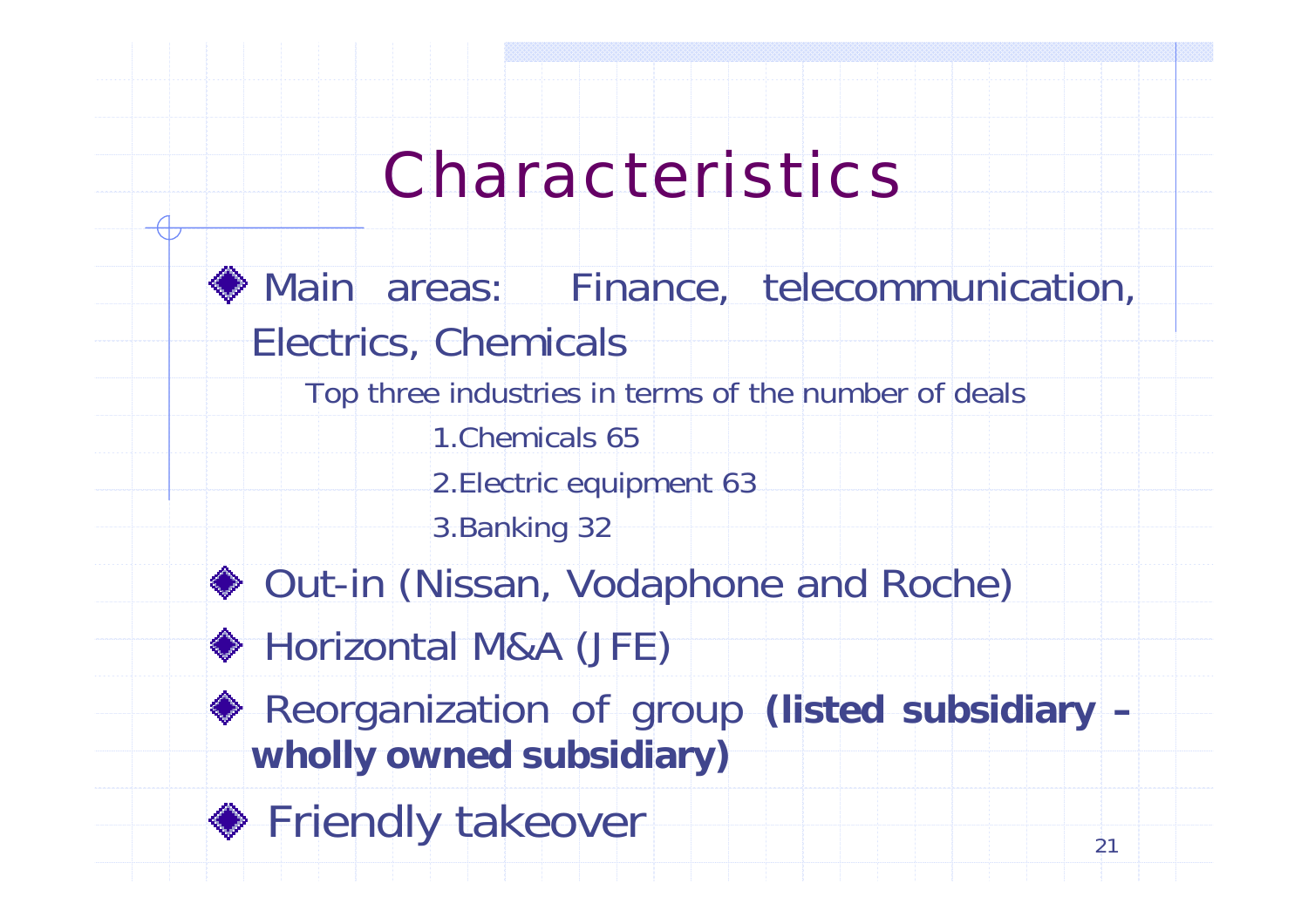#### The number of M&A Deals

Figure 1: number of deals per year

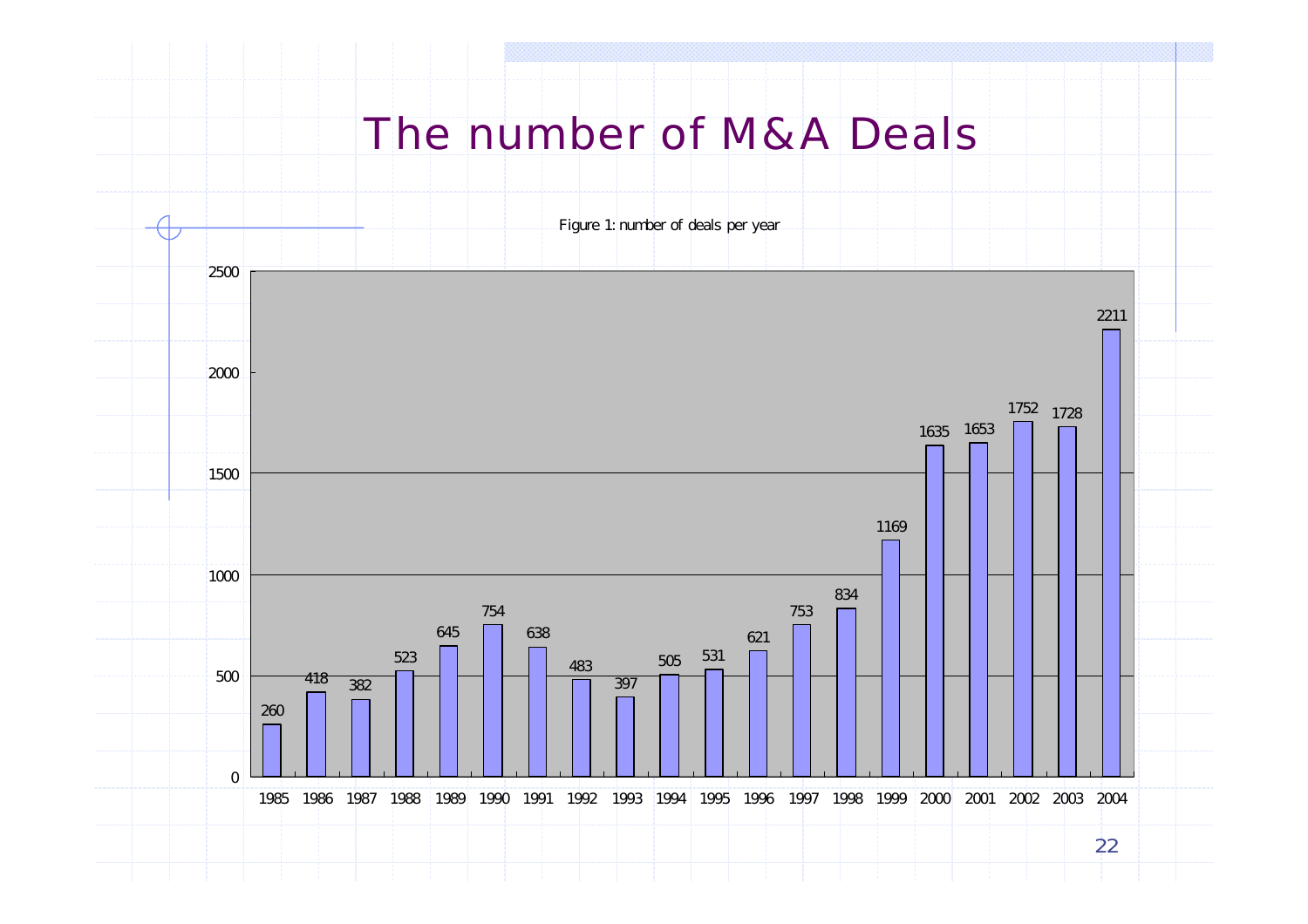#### Yen volume and Number of Deals per Year

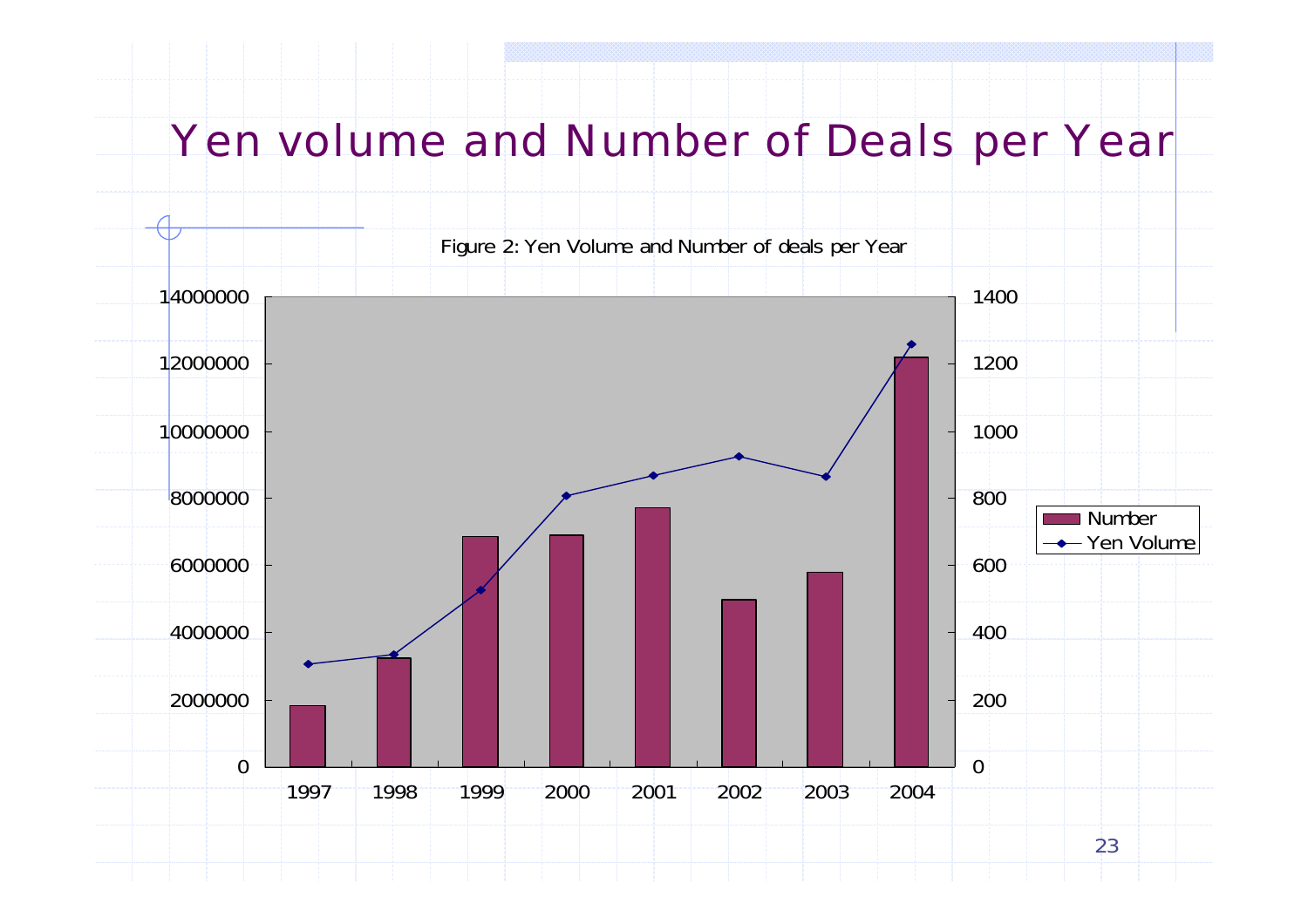# Why recently increased?

- **Four waves in the US** Jensen 1993, Michel and Mullheim 1996, Holmstorm and Kaplan 2001) 1920s: Horizontal merger = Market control
- 1960s: Conglomerate merger wave firm growth strategy given the strict anti-trust law
- 1980s: Hostile takeover: Supply shock= Conglomerate discount
- 1990s: Friendly takeover: Deregulation and innovation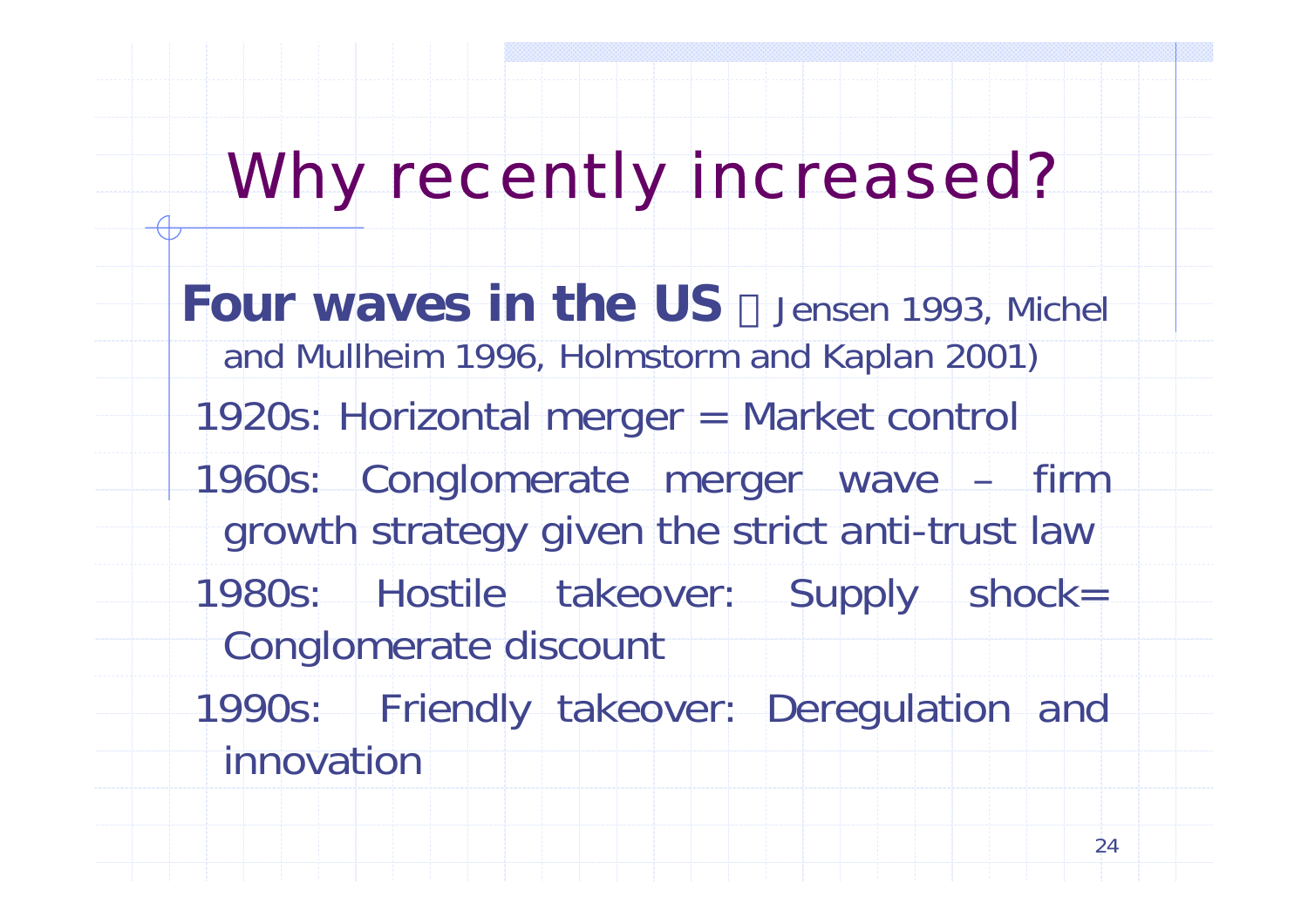# Japan

 $\blacklozenge$  The necessity of corporate restructuring (changes in business portfolio) **Technological innovation / Deregulation** The arrangement of regulatory framework (Revision of Anti-trust Law, the company law) since the late 1990s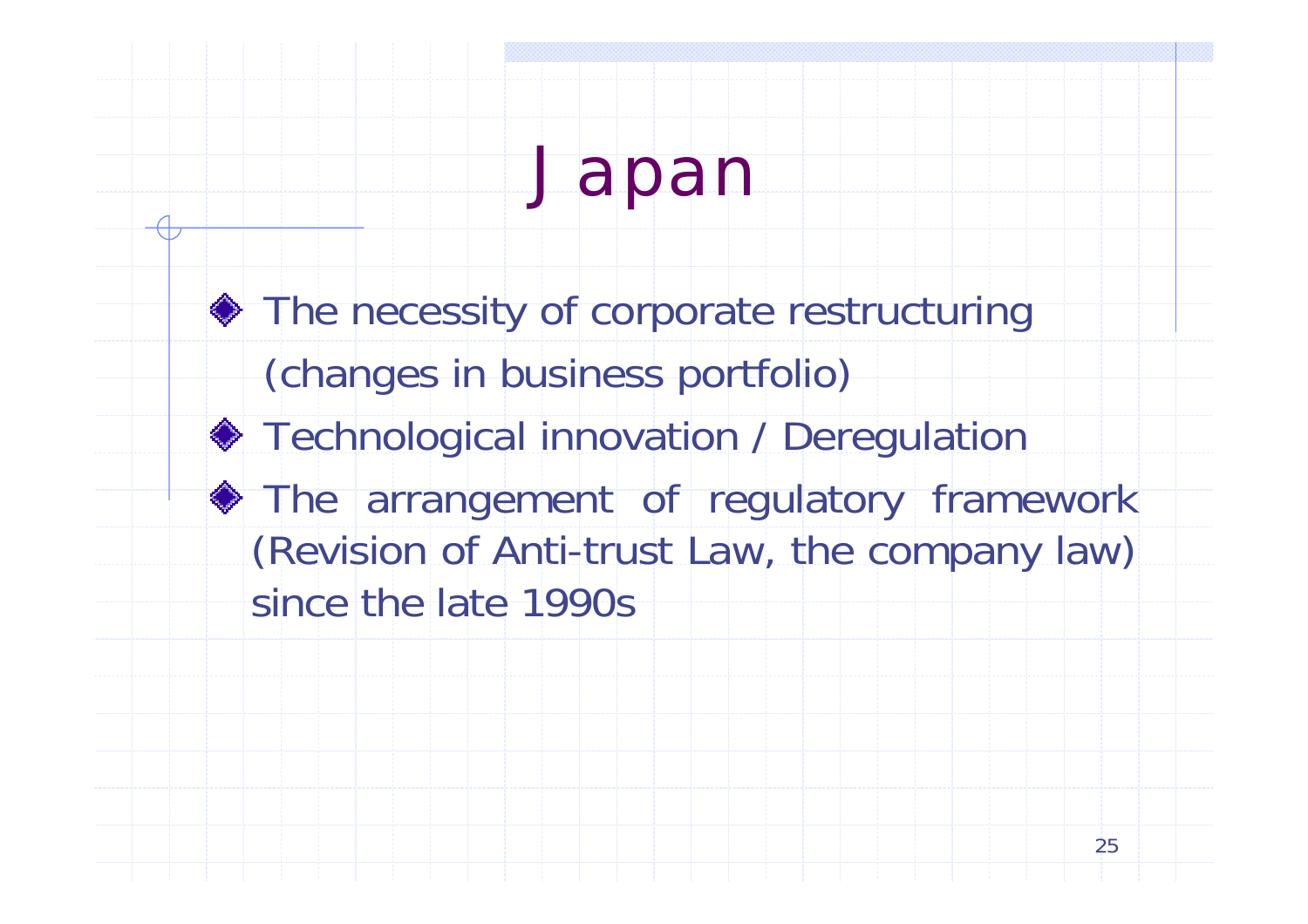# The Effect of M&A

### **Enhancing efficiency**

- **Foreign direct investment (Fukao and** 
	- **Amano 2004) – introducing new know how**
- **Realizing the scale economy by horizontal** 
	- **merger**(**Iron and steel, paper etc**)
- **Restructuring, enhancing capital**

**efficiency etc.**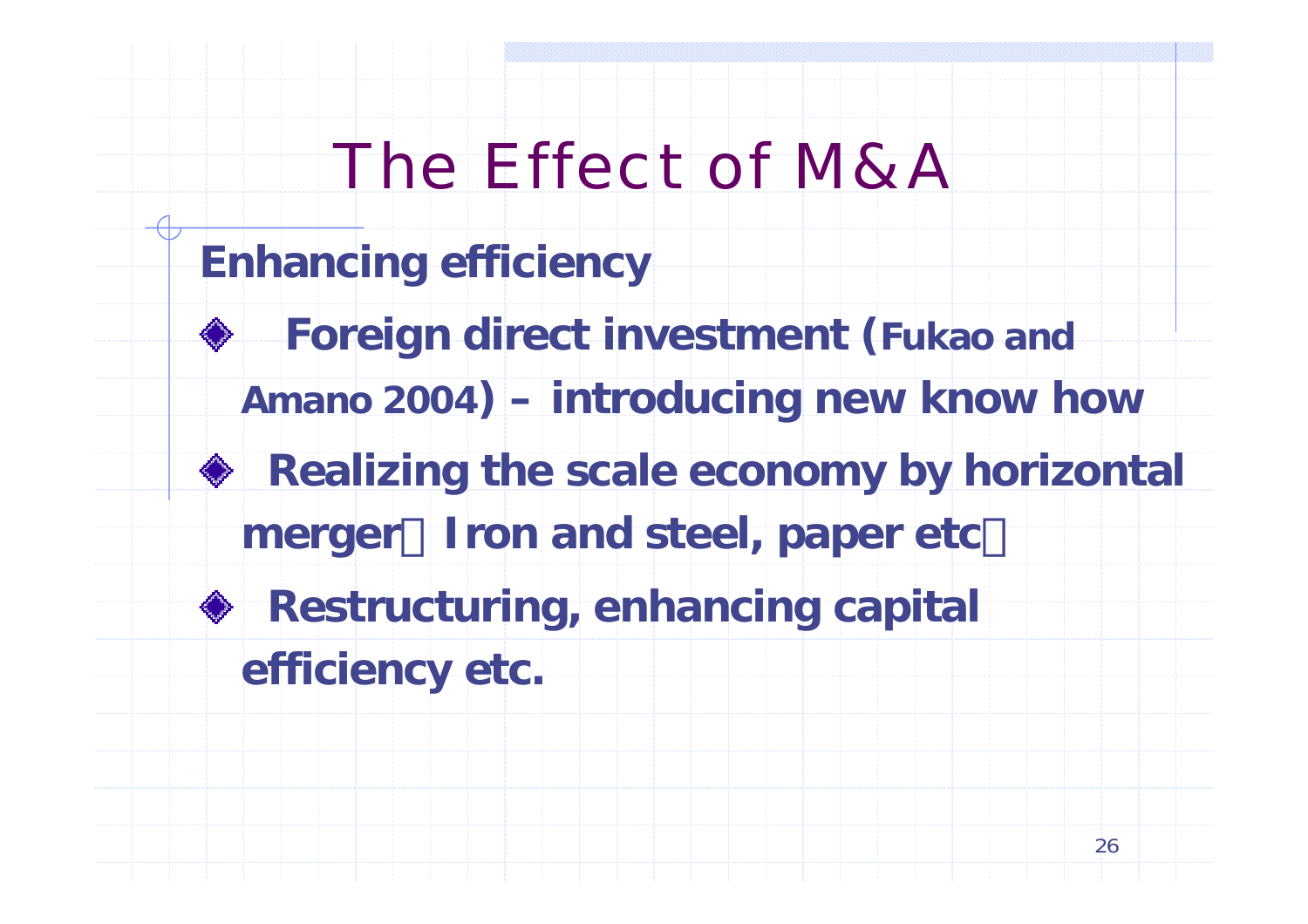# The Effect of M&A II

- **2000-05 emergence of hostile takeover** 
	- **threat**
- **Reducing free cash flow ( ex. Tokyo Style)**
- **Inducing the dividend policy, financial policy**

**M&A is the efficient way of corporate restructuring/Market for corporate control has began to work.**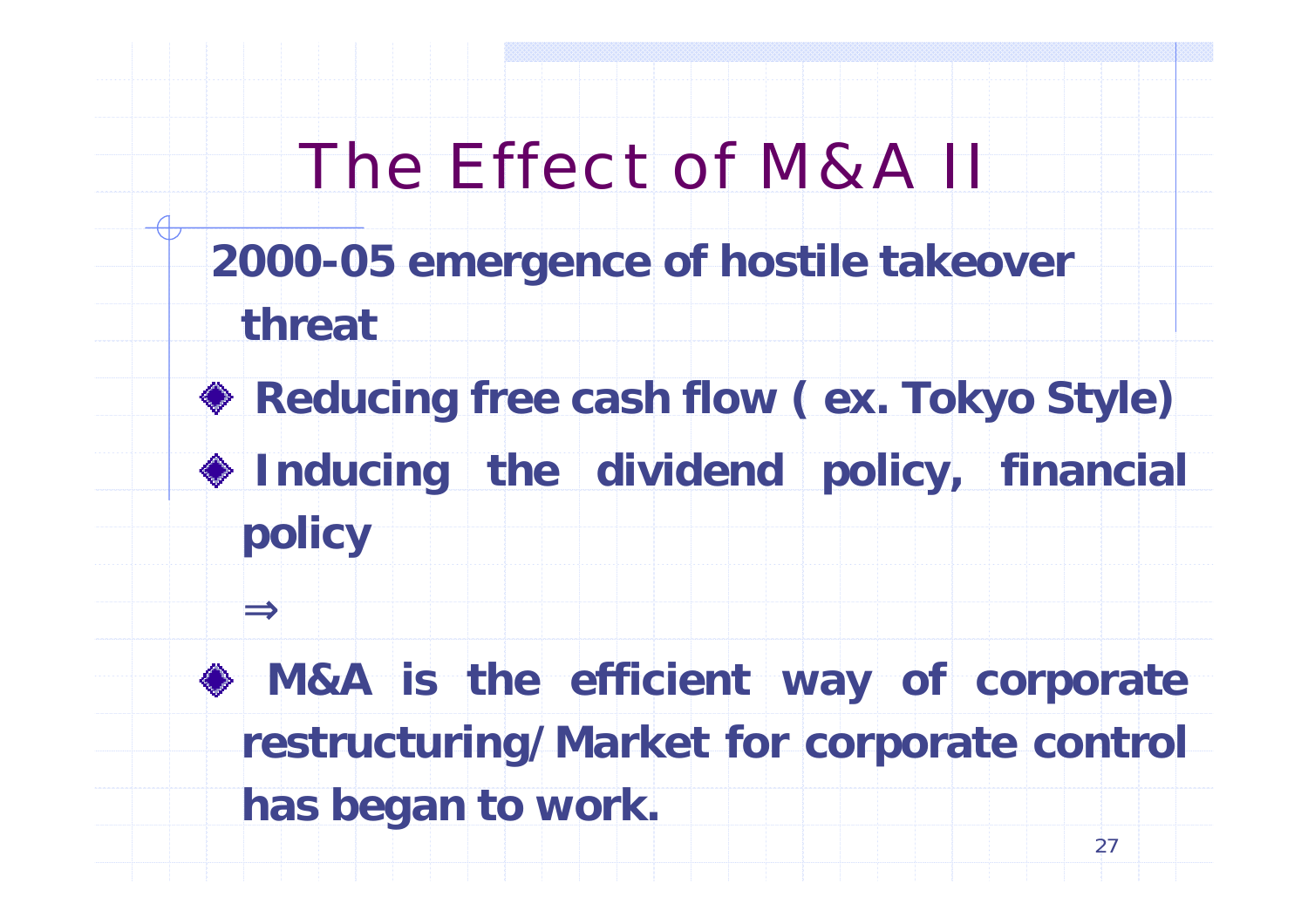# The M&A and corporate governance

The volume of M&A in Japan = relatively small

- The world share in M&A deal is small:
	- 5-6%.
- ◆ Market Cap.M&A/GDP, 20-30 , compare to the US – 100% (Andrade and Stafford 2004)
- International comparison (Rossi and Volpi 2004): Relatively low level of M&A and less hostile takeover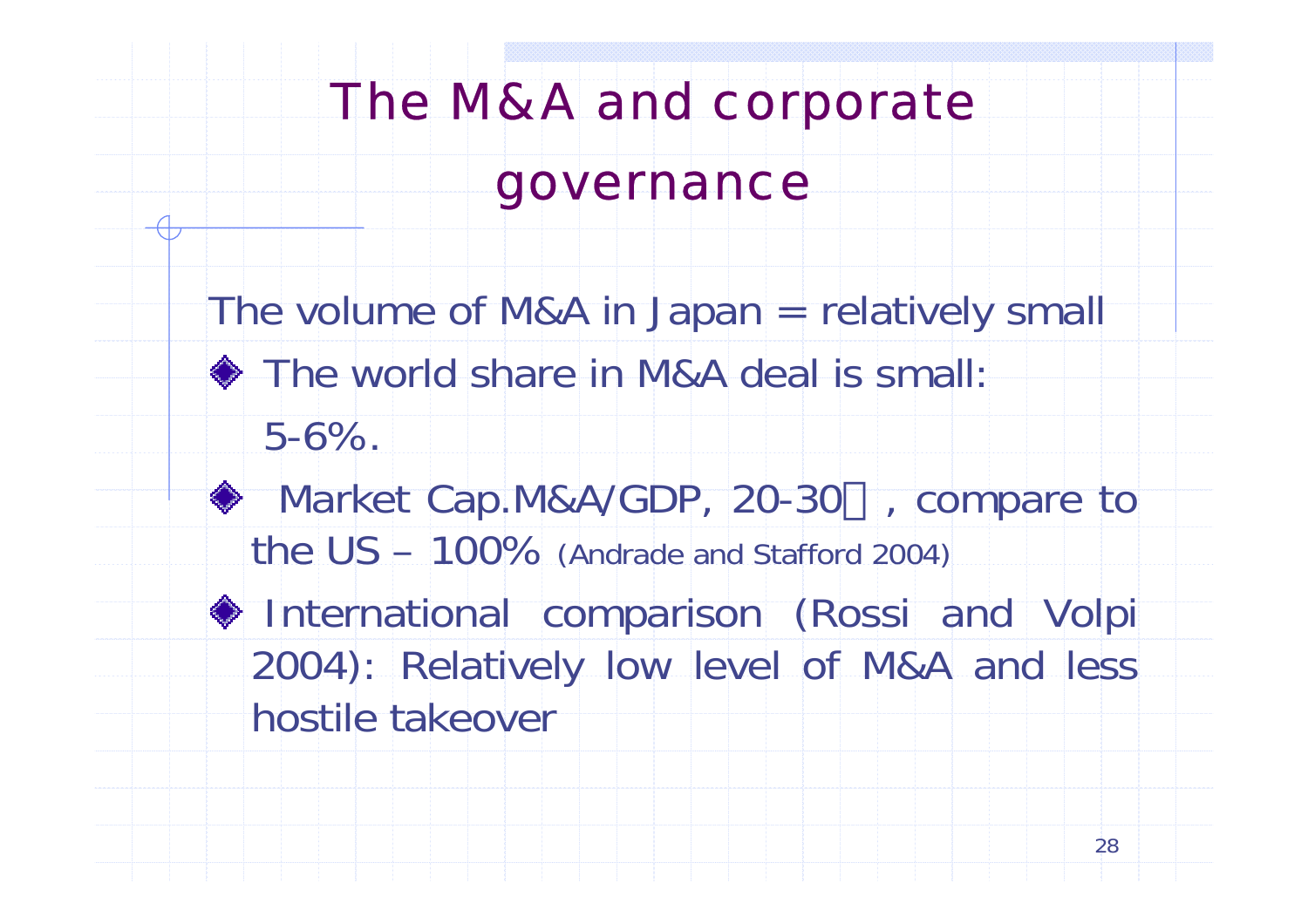### Volume, the weight of Hostile Takeover, and Premiums

Volume is the persentage of traded companies targeted in a completed deal. Hostile takeover is the number of attempted hostile takeovers as a % of domestic traded firms

Cross boarder ratio is the number of cross-border deals as a % of all completed deals Premium is the bid price as a % of the closing price of the target four weeks before the announcement

All-cash bid is a % of the acquisition is entirely paid in cash.

|                              | Civil law |                |        | <b>Hostile</b> |          |         |          |
|------------------------------|-----------|----------------|--------|----------------|----------|---------|----------|
|                              | countries |                | Volume | takeover(      | cross-   |         | All-cash |
|                              | ≕         |                | %      | %              | border(% | Premium | bid      |
| Australia                    |           | 212            | 34.09  | 4.60           | 27.16    | 129.50  | 0.60     |
| <b>Belgium</b>               |           | 7              | 33.33  | 0.56           | 45.14    | 137.20  | 0.86     |
| Canada                       |           | 157            | 30.05  | 273            | 2266     | 13290   | 0.36     |
| <b>Finland</b>               |           | $\overline{7}$ | 45.45  | 0.91           | 22.67    | 149.70  | 1,00     |
| France                       |           | 112            | 56.40  | 1.68           | 33.81    | 134.40  | 0.88     |
| Germany                      |           | 13             | 35.51  | 0.30           | 26.05    | 116.70  | 0.77     |
| Italy                        |           | 26             | 56.40  | 3.04           | 36.13    | 127.70  | 0.88     |
| Japan                        |           | 73             | 6.43   | 000            | 13.25    | 99.00   | 0.36     |
| <b>Neatherlands</b>          |           | 16             | 49.82  | 0.70           | 46.15    | 147.70  | 0.50     |
| New Zealand                  |           | 16             | 49.82  | <b>0.70</b>    | 46.15    | 129.20  | 0.94     |
| Norway                       |           | 37             | 61.24  | 5.86           | 36.76    | 136.00  | 0.76     |
| South Korea                  |           | 4              | 4.81   | 000            | 53.85    | 145.10  | 0.50     |
| Spain                        |           | 10             | 15.72  | <b>0.17</b>    | 37.55    | 119.80  | 0.70     |
| Sweden                       |           | 45             | 6206   | 3.74           | 35.48    | 141.70  | Q.71     |
| UK                           |           | 614            | 53.65  | 4.39           | 23.46    | 145.80  | 0.64     |
| <b>US</b>                    |           | 2443           | 65.63  | 6.44           | 9.07     | 144.30  | 0.37     |
| World average (49 countries) |           |                | 23.54  | 1.01           | 4282     | 141.60  | 0.48     |
|                              |           |                |        |                |          |         |          |

Rossi and Volpin (2004)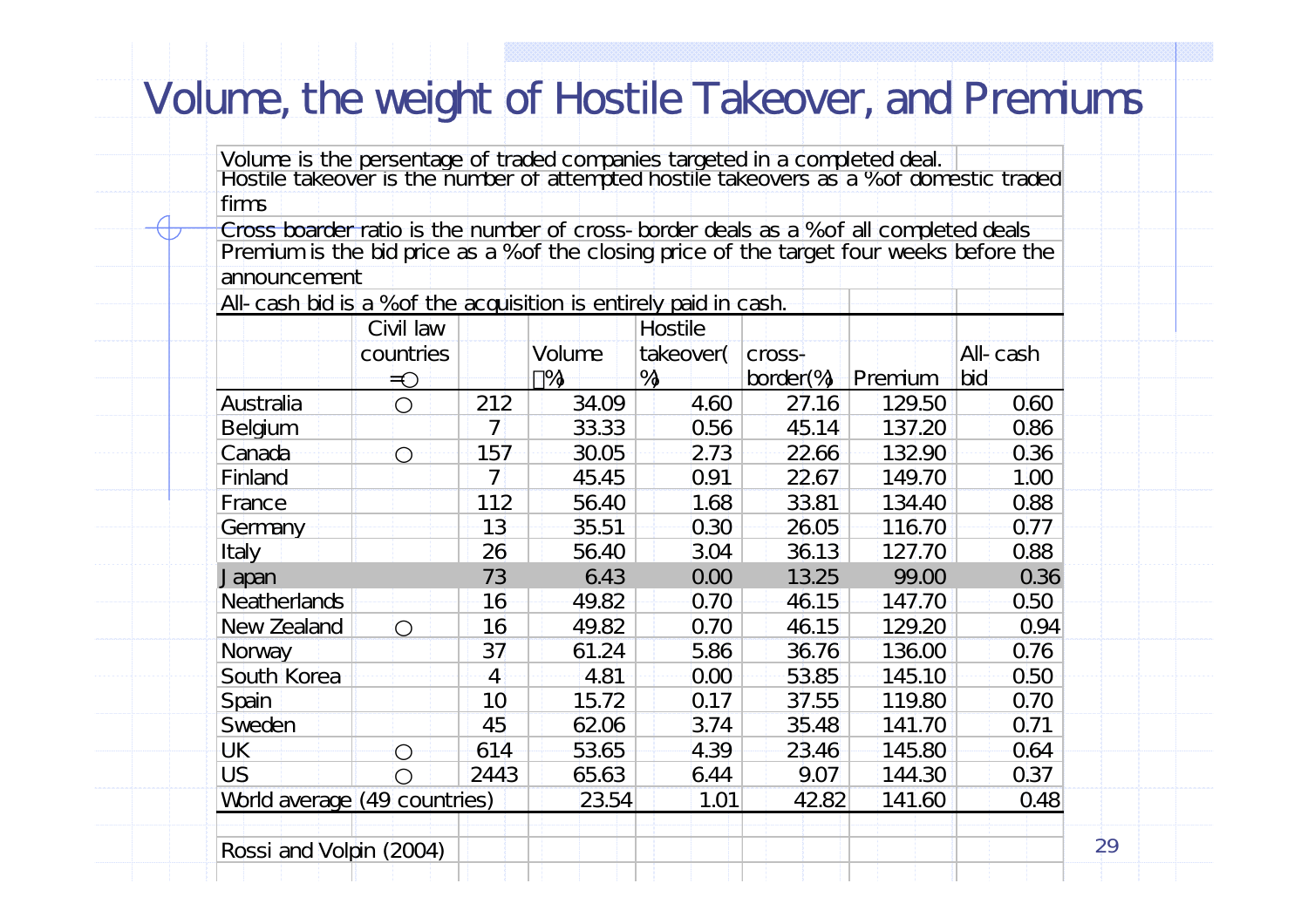# The M&A and corporate governance

- The Probability of M&A by industry: low frequency of real estate and construction industry
- Structural barriers? (J-type economic system): prevented M&A, resulting in low allocative efficiency
	- **Low level of information disclosure**
	- **Example 25 Shareholding**
	- **Reading Lines Exercise Service Services**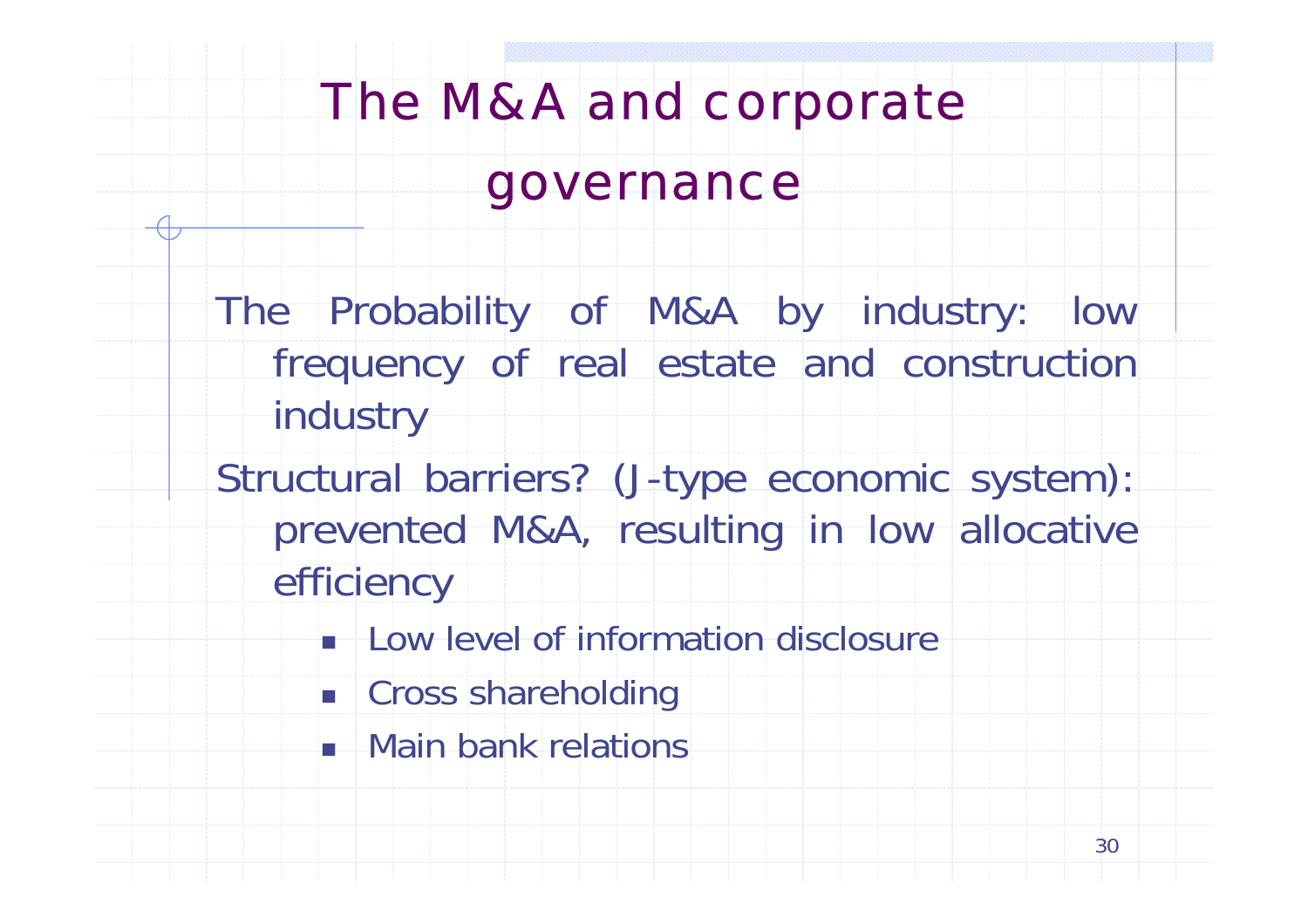# Tentative Test between M&A and governance structure:

Arikawa and Miyajima (2005b)

# Listed on TSE first section M&A data: Deals from 1985 to 2002 in RECOF database.Non financial firms Focusing on target firms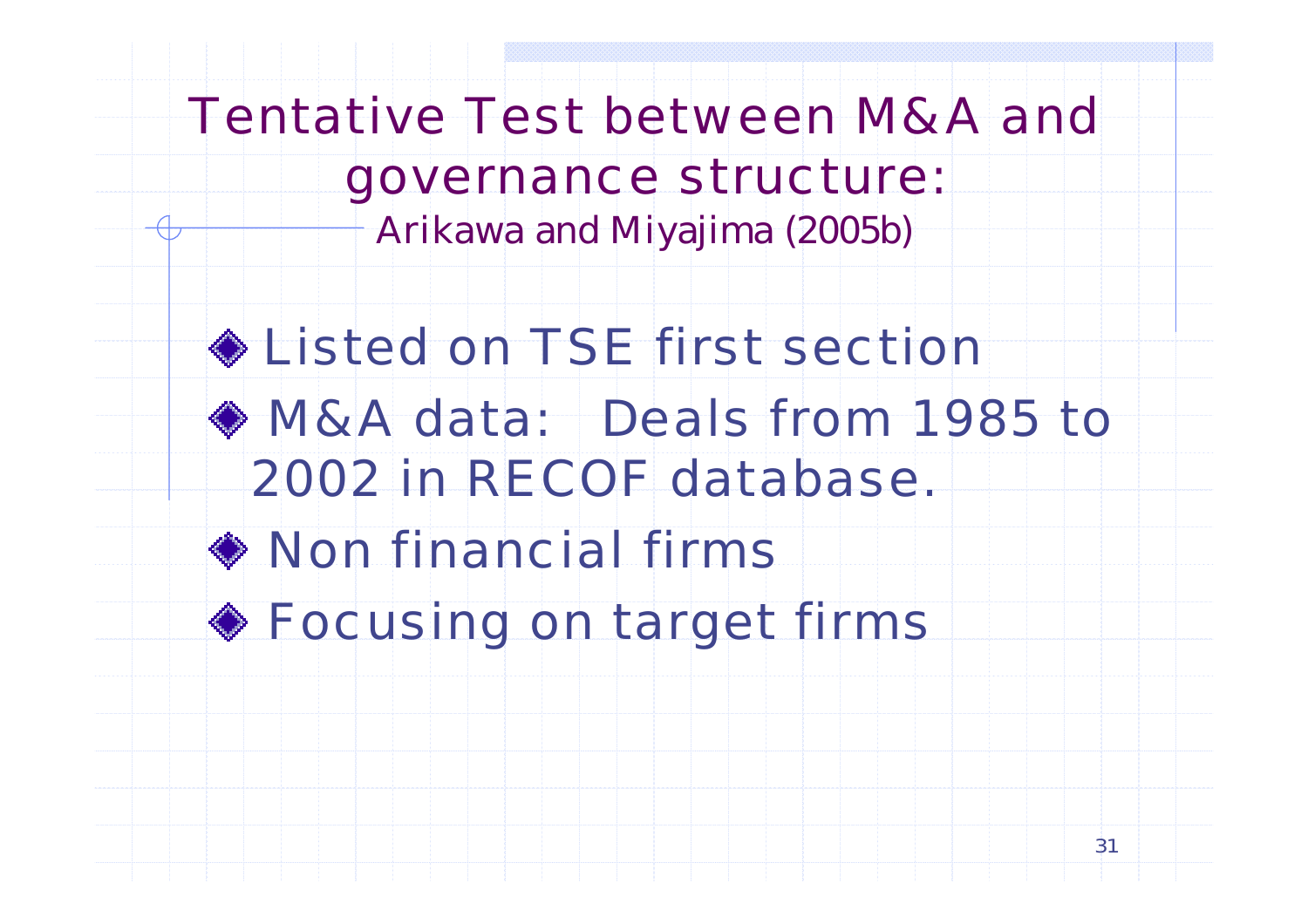## Estimation : Logit model

**Prob(Target=1 otherwise zero) =**  *F***(q, ROA, SUB,INST,***DAR, LDR, MBR* **, YD)**

*q*: Tobin's q (-) *SUB* :ratio of shareholding by parent company(+) *INST:* ratio of shareholding by institutional shareholder(+) *DAR*: the ratio of debt over total asset(+) *LDR*: the ratio of bank borrowing to debt  $(+)$ *MBR*: the ratio of loans from main bank to total assets(+ or- )

*YD*: Year dummy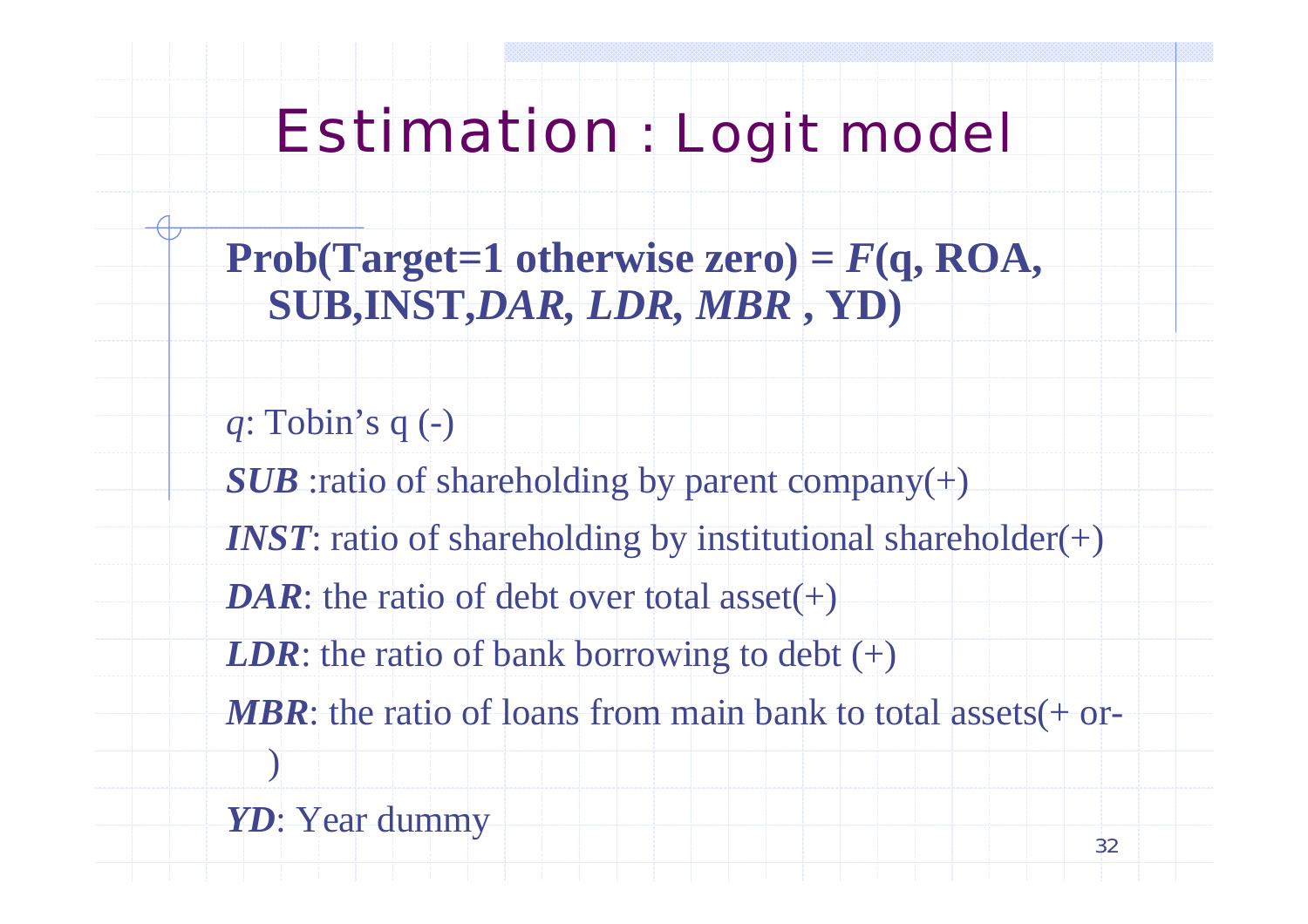|                |              |                   |                    |       |             |       |                 |              |              |                | Main bank Ioan |       |
|----------------|--------------|-------------------|--------------------|-------|-------------|-------|-----------------|--------------|--------------|----------------|----------------|-------|
|                |              |                   | Discipline by debt |       |             |       | bank dependence |              |              |                |                |       |
|                |              |                   |                    |       |             |       |                 |              |              |                | concentration  |       |
| Model          | 1            |                   | $\overline{2}$     |       | $ 3\rangle$ |       | $\mathbf{A}$    |              | 5            |                | 6              |       |
| $\overline{q}$ | $-0.777$     | $***$             |                    | $***$ | $-0.815$    | $***$ |                 | $***$        | $-0.777$     | $***$          |                | ***   |
|                | (0.171)      |                   |                    |       | (0.178)     |       |                 |              | (0.178)      |                |                |       |
| <b>ROA</b>     | $-0.057$     | $\star\star\star$ | $-0.072$           | $***$ | $-0.054$    | $***$ | $-0.068$        | $***$        | $-0.056$     | $\star\,\star$ | $-0.071$       | ***   |
|                | (0.017)      |                   | (0.015)            |       | (0.018)     |       | (0.015)         |              | (0.018)      |                | (0.016)        |       |
| Sale           |              |                   | 0.669              |       |             |       | 0.510           |              |              |                | 0.515          |       |
|                |              |                   | (0.477)            |       |             |       | (0.485)         |              |              |                | (0.486)        |       |
| <b>SUB</b>     | <b>0.761</b> | $***$             | 0.668              | $***$ | 0.779       | $***$ | 0.681           | $***$        | 0.778        | $***$          | 0.677          | $***$ |
|                | (0.108)      |                   | (0.107)            |       | (0.109)     |       | (0.107)         |              | (0.109)      |                | (0.107)        |       |
| Inst           | 0.035        | $***$             | 0.024              | $***$ | 0.035       | $***$ | 0.023           | $***$        | 0.035        | $***$          | 0.022          |       |
|                | (0.006)      |                   | (0.006)            |       | (0.006)     |       | (0.006)         |              | (0.006)      |                | (0.006)        |       |
| $C\digamma$    | 1.047        |                   | 0.050              |       | 1.029       |       | 0.048           |              | 0.777        |                | 0.064          |       |
|                | (0.683)      |                   | (0.120)            |       | (0.695)     |       | (0.125)         |              | (0.694)      |                | (0.114)        |       |
| DARt-1         | <b>0.987</b> | $***$             | $0.638$ **         |       | 0.895       | $***$ | 0.570           | $\star\star$ | 1.569        | $***$          | 1.065          | $***$ |
|                | (0.270)      |                   | (0.257)            |       | (0.287)     |       | (0.274)         |              | (0.348)      |                | (0.321)        |       |
| LDRt-1         |              |                   |                    |       | $-0.1703$   |       | $-0.2742$ **    |              | 0.0526       |                | $-0.101$       |       |
|                |              |                   |                    |       | (0.142)     |       | (0.139)         |              | (0.156)      |                | (0.151)        |       |
| NBRt-1         |              |                   |                    |       |             |       |                 |              | $-4.798$ *** |                | $-3.7627$ ***  |       |
|                |              |                   |                    |       |             |       |                 |              | (1.480)      |                | (1.351)        |       |
| <b>Size</b>    | 0.664238 *** |                   | 0.644943 ***       |       | 0.64884 *** |       | 0.62903 ***     |              | 0.6161       | $***$          | 0.59844 ***    |       |
|                | (0.037)      |                   | (0.036)            |       | (0.037)     |       | (0.036)         |              | (0.039)      |                | (0.038)        |       |
| Year Dummy     | <b>Yes</b>   |                   | Yes                |       | Yes         |       | Yes             |              | Yes          |                | <b>Yes</b>     |       |
| Log Likelihood | $-1833.71$   |                   | $-1865.4$          |       | $-1806.6$   |       | $-1839.4$       |              | $-1801$      |                | $-1835$        |       |
| Pseudo $R^2$   | 0.1342       |                   | 0.1189             |       | 0.1301      |       | 0.1157          |              | 0.133        |                | 0.1178         |       |
| $\mathsf{N}$   | 6546         |                   | 6476               |       | 6223        |       | 6175            |              | 6223         |                | 6175           |       |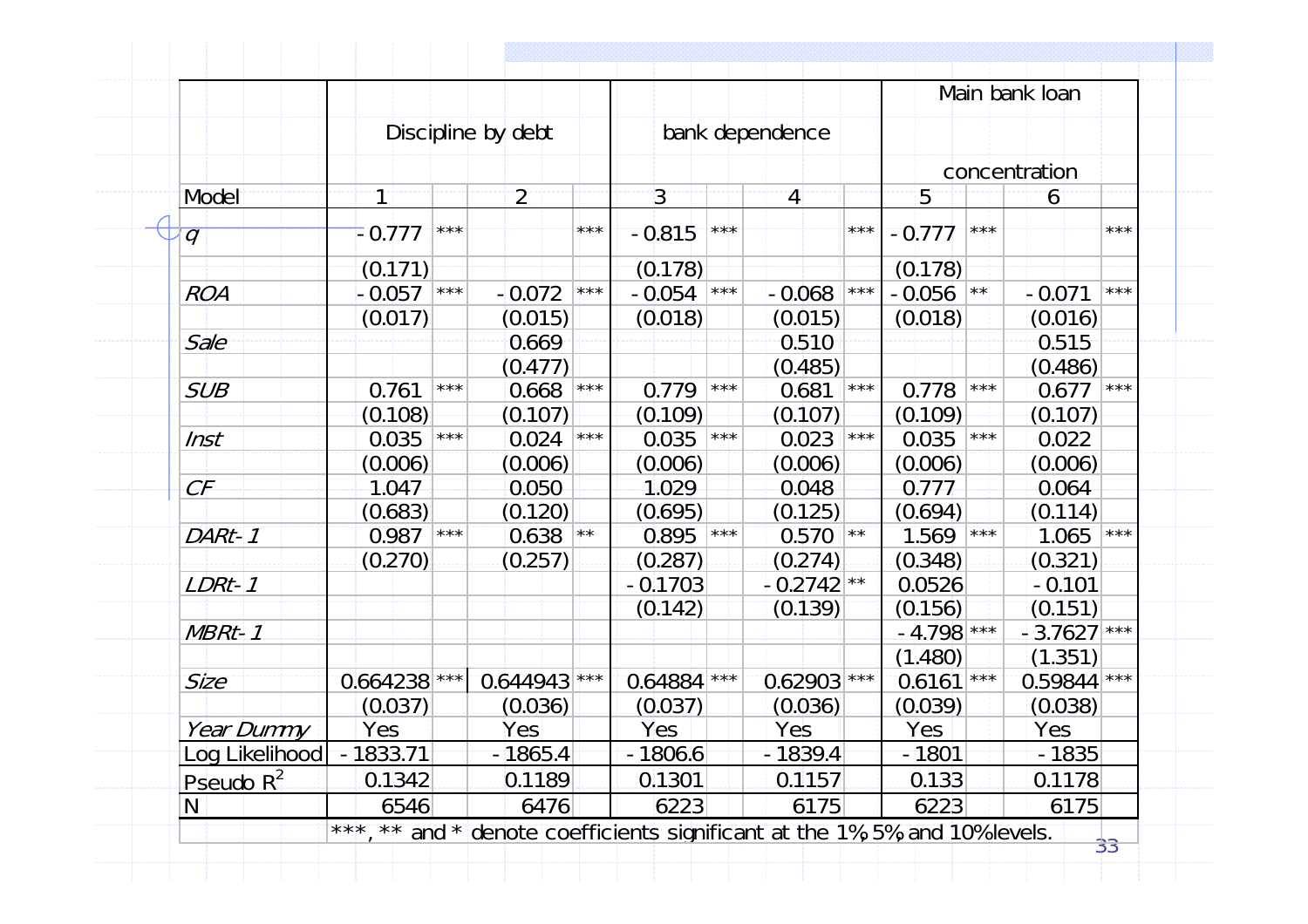# Key Results

- ◆ Coefficient of q and ROA is significantly negative lower q and lower ROA associated with higher prob. of M&A target.
- Low profitability in the 1990s leads to the higher probability of restructuring through M&A
- ◆ Coefficient of inst is significantly positive higher ratio of shareholding by institutional investor is associated with higher prob. of M&A target.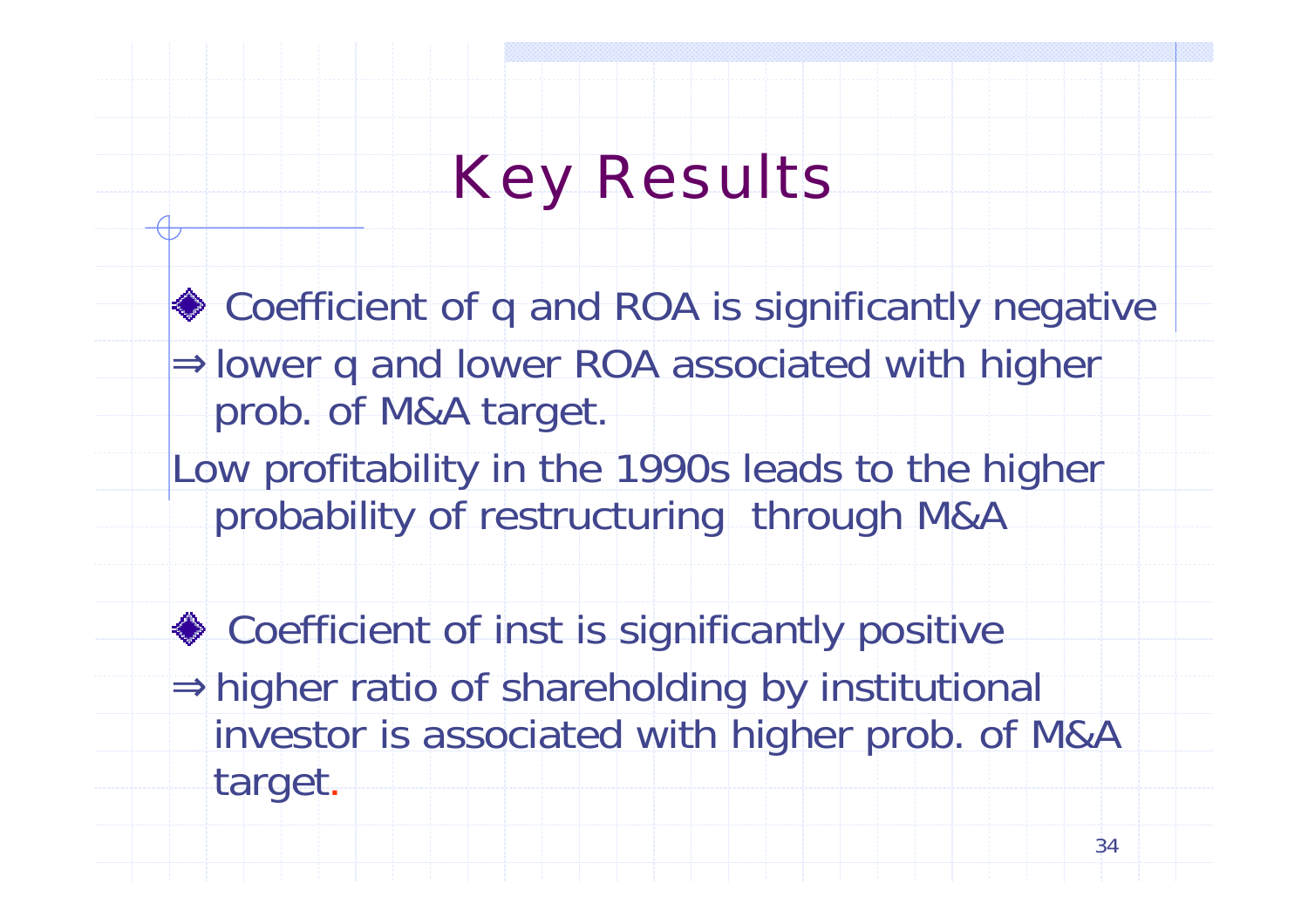## Key Results

35◆ Coefficient of total debt is positive Higher leverage is associated with higher prob. of M&A target. ◆ Coefficient of main bank borrowing is negative High concentration of main bank borrowing is associated with lower prob. of M&A target.-- Main bank allows firms facing larger performance declines to delay necessary restructuring if its commitment to these firms is high Evergreen policy by main bank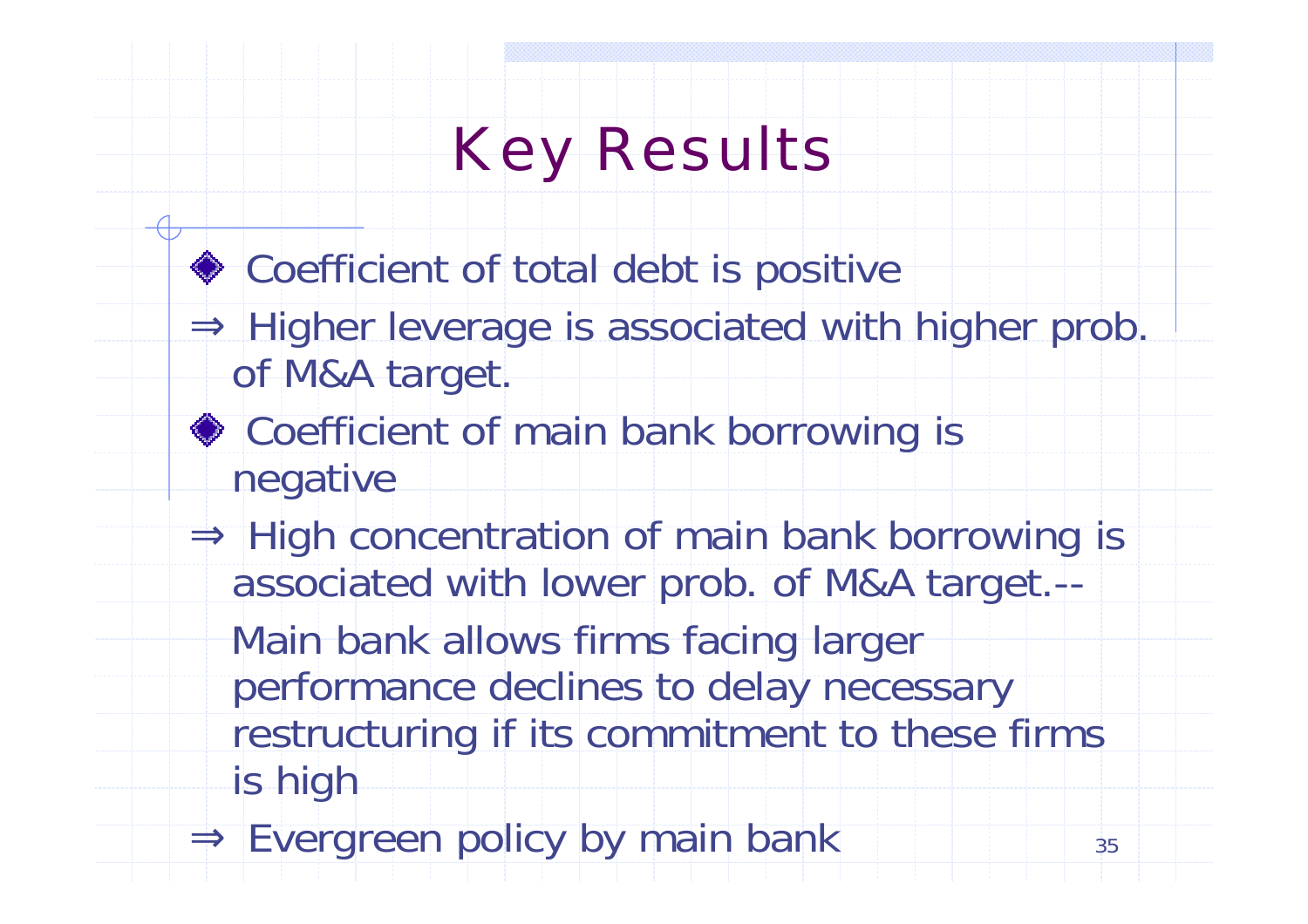# Implication on Hostile takeover defense issue

### **Double edge of M&A:**

◆ Bright side: Restructuring and discipline of management  $\overline{\mathcal{A}}$ encouraging M&A

◆ Dark side: Overvaluation on target (just wealth transfer)/ Greenmail – value destroying – takeover defense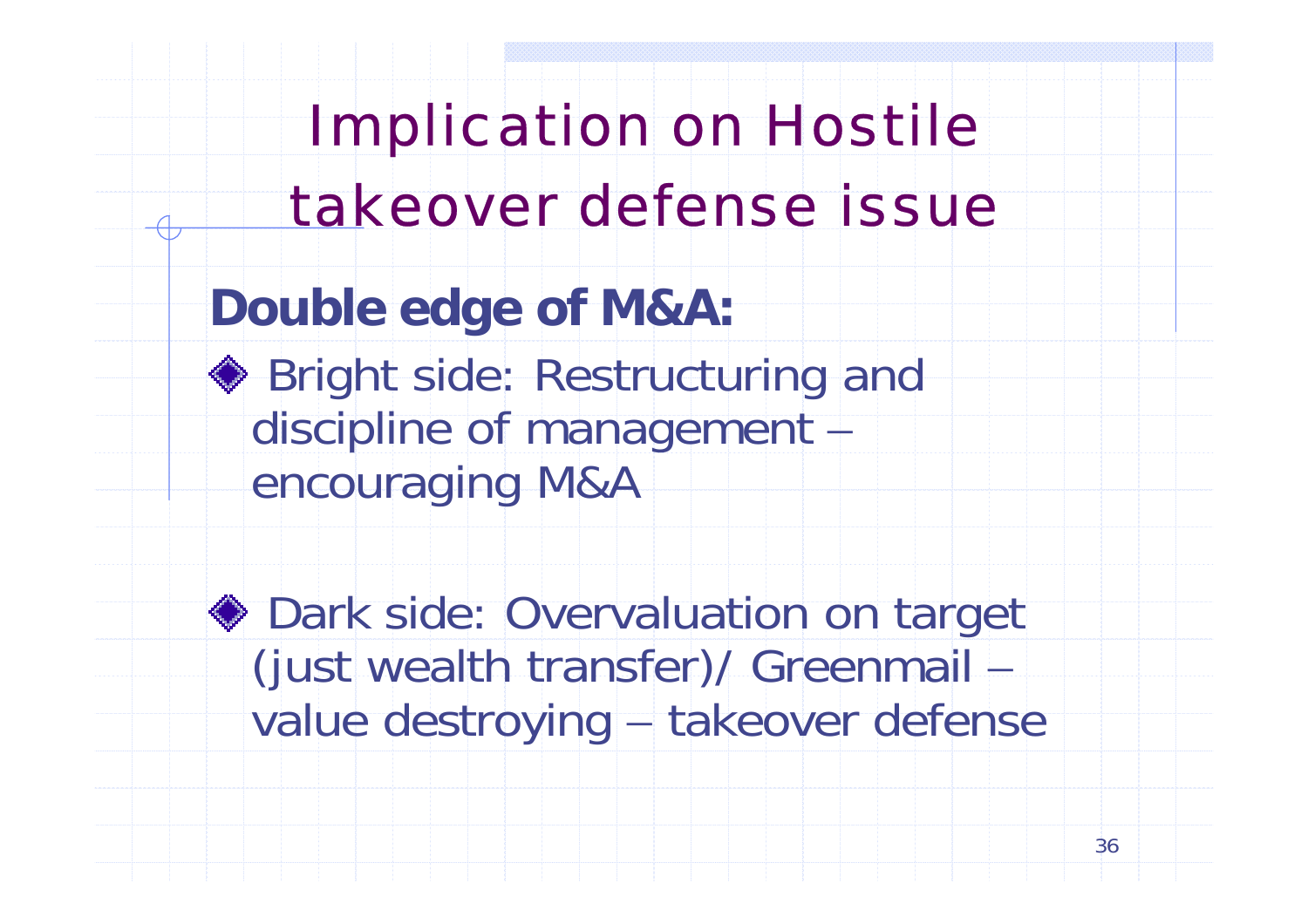# Implication on Hostile takeover defense issue

### **Two alternatives:**

- US –
- \* Low regulation of TOB M&A encouraging
- \* Allowing takeover defense (various use of poison pill )
- UK (EU):
	- \* High level of regulation on bid=Mandatory rule?
	- \* Strict regulation on takeover defense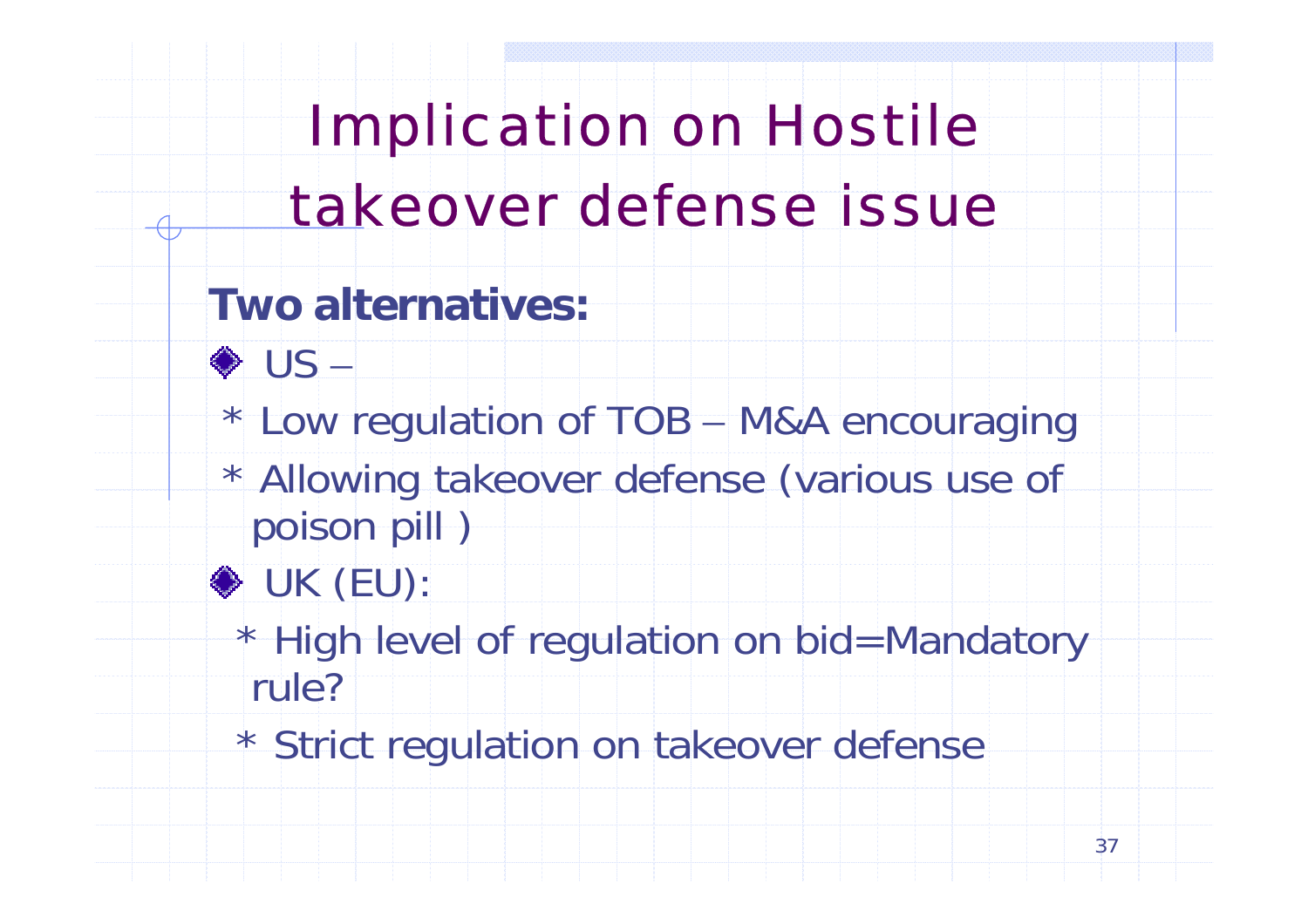# Implication on Hostile takeover defense issue

### **Issues**

- In fact, selecting US type.
- ◆ TOB regulation: Mandatory rule?
- What should be allowed as takeover defense?
- What is the faire procedure for implementing the poison pills.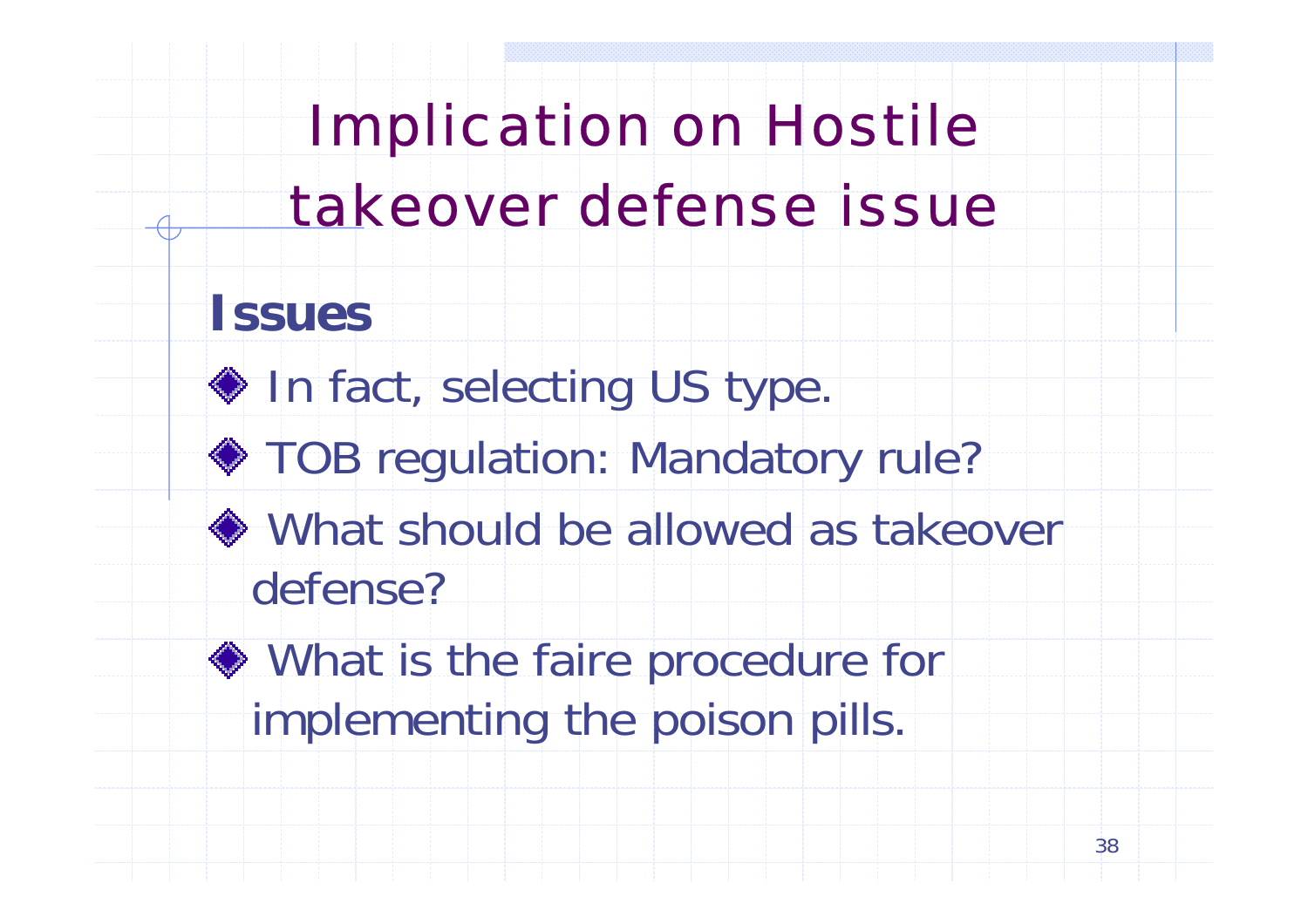## Implication I: Excess-defense

- ◆ Low Q, bank related, cross shareholding or owner manager (Former J-type firms) Main target of reform for keeping allocative efficiency of Japanese economy ◆ M&A: key of corporate restructuring: PE, and threat of hostile takeover
- ◆ Introducing the mandatory role of TOB–Over defense
- ◆ Reviving cross shareholding -- negative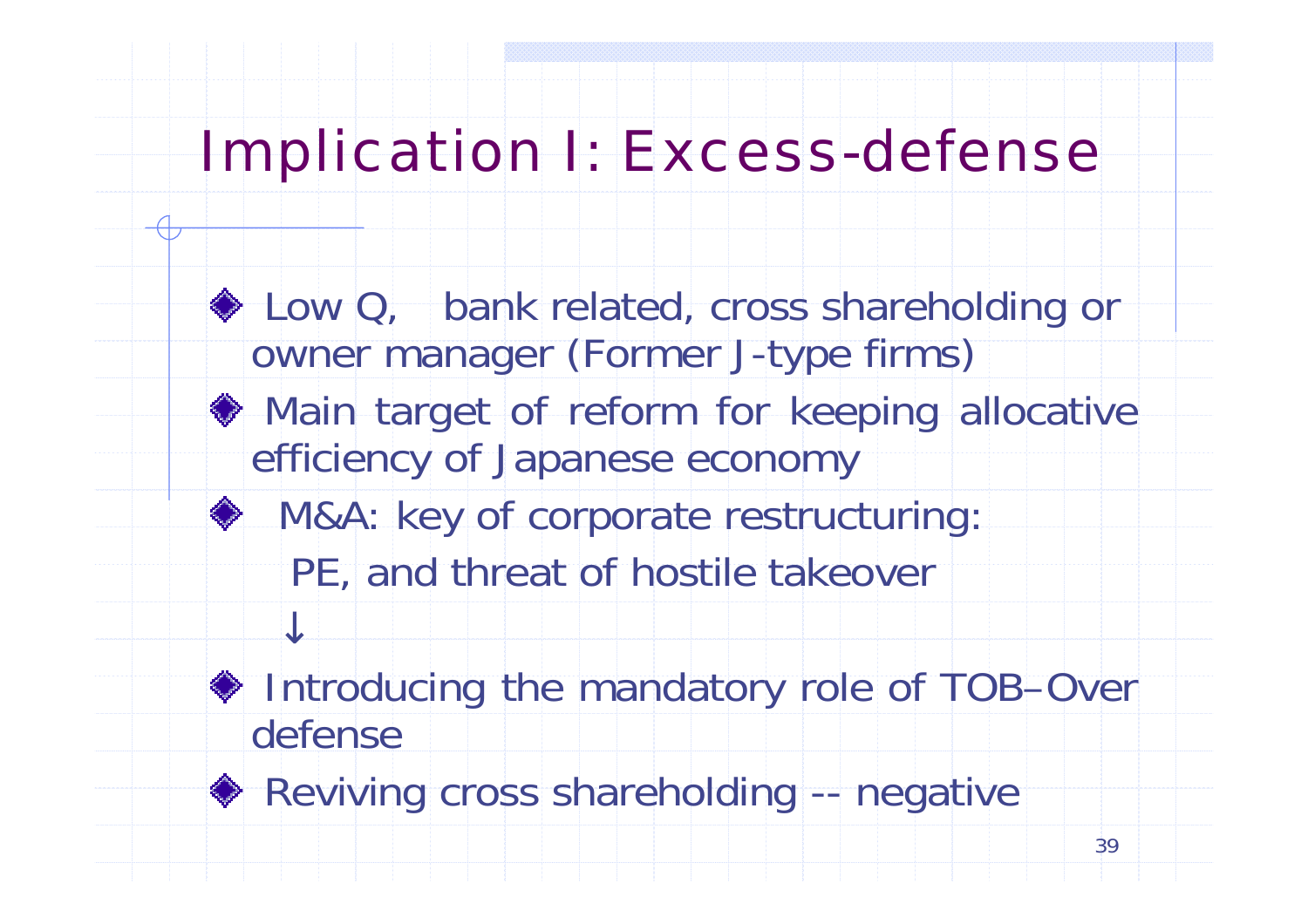## Implication II: lack of appropriate defense ?

◆ High Q market based corporate finance, increasing institutional investors, positive for corporate governance reforms

 $\bullet$  The needs for the explicit rule  $=$  MEIT guide line

◆ Cross shareholding among firms

**Encouraging to introduce outside directors** and the committee system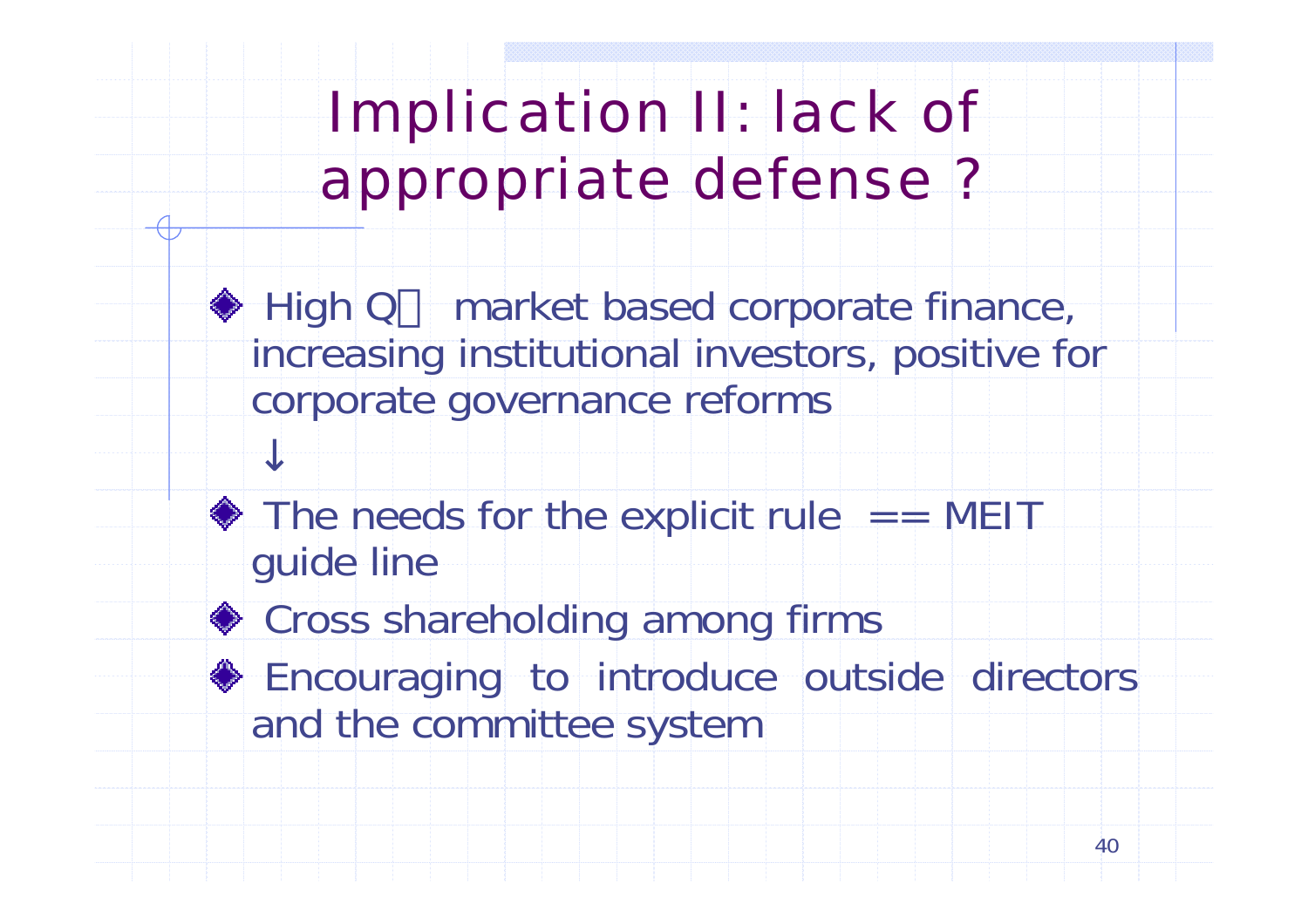## Reference

- Andrade and Stafford, E., 2004. Investigating the economic role of mergers. Journal of Corporate Finance, 10, 1–36.
- Arikawa and Miyajima (2005a), Relational Banking in post Bubble Japan: Co-existence of soft-and hard budget constraint", in Masahiko Aoki et al. eds., Corporate Governance in Japan:" Oxford University Press, forthcoming.
- Arikawa and Miyajima (2005b), M&A in Japan (on going as a RIETI project)
- Kyoji Fukao and Tomofumi Amano "Tainichi chokusetsu toushi to nihon keizai", Nihon Keizai Shimbun, Inc., 2004
- Hailstorm and Kaplan, 2001, Corporate Governance and Merger Activity in the U.S.: Making sense of the 1980s and 1990s, Journal of Economic Perspectives.

.